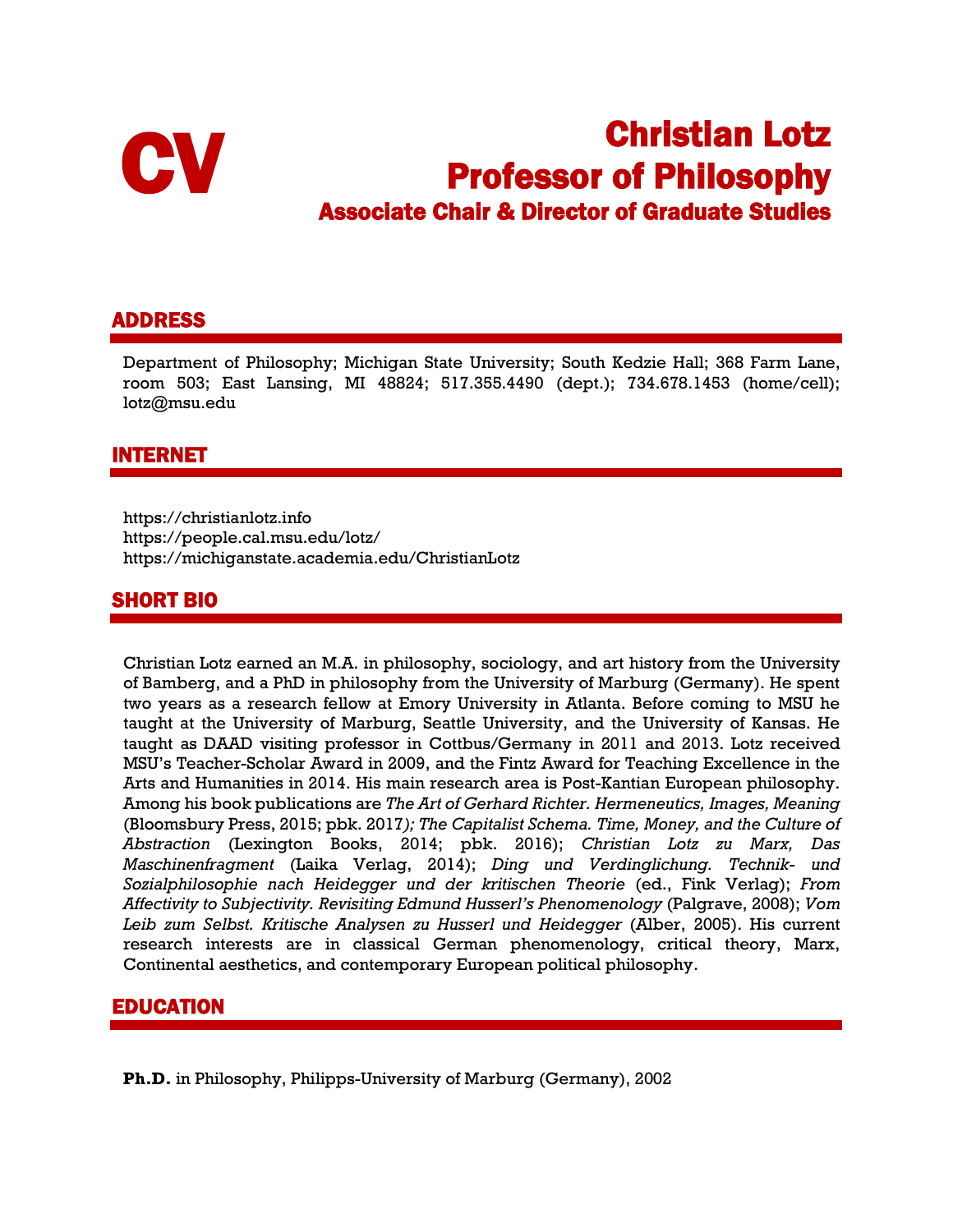**Dissertation** *Umwelthandeln und Selbstbezug. Phänomenologie praktischer Subjektivität* (370 pages; distributed to libraries on micro fiche) [Advisors: Prof. Zimmerli, University of Marburg; Prof. Carr, Emory University; Prof. Aguirre†, University of Wuppertal], 2002

**Ph.D. Research Fellow**, Emory University, Atlanta, 2000-02

**M.A.** in Philosophy, sociology, and art history, Otto-Friedrich-University of Bamberg, 1997

**M.A. Thesis** *Gewissenhabenwollen in Heideggers Sein und Zeit* (120 pages) [Advisor: Prof. Zimmerli, University of Bamberg], 1997

**Undergraduate Studies** in philosophy, sociology, and art history, Otto-Friedrich University of Bamberg (1990-91/1993-97); Eberhard-Karls University of Tübingen (1992-93); Friedrich-Schiller University of Jena (1991-92)

## PROFESSIONAL EXPERIENCE

Freelance journalist, *Westfälische Rundschau*, editorial office Ennepetal, 1987-1990, more than 300 published articles, 1989 and 1990 fixed-term replacements of full-time local journalists

# RESEARCH AREAS

**AOS:** Post-Kantian Continental Philosophy, Critical Theory, Marxism

**AOC:** Continental Aesthetics, Continental Political Philosophy, Continental Philosophy of Technology, Philosophy of Culture, Philosophical Anthropology

# ACADEMIC POSITIONS AND APPOINTMENTS

**Full Professor**, tenured, Michigan State University, since 2015

**DAAD Visiting Professor**, full time (W2), Philosophy of Culture (*Kulturphilosophie*), Brandenburg Technical University Cottbus, Germany**,** 2011 and 2013

**Associate Professor**, tenured, Michigan State University, 2009-15

**Assistant Professor**, tenure-track, Michigan State University, 2005-09

**Assistant Professor**, tenure-track, University of Kansas, 2003-05

**Adjunct Faculty**, fixed-term, Seattle University, 2002-03

**Instructor**, fixed term, Philipps-University Marburg, 1998-1999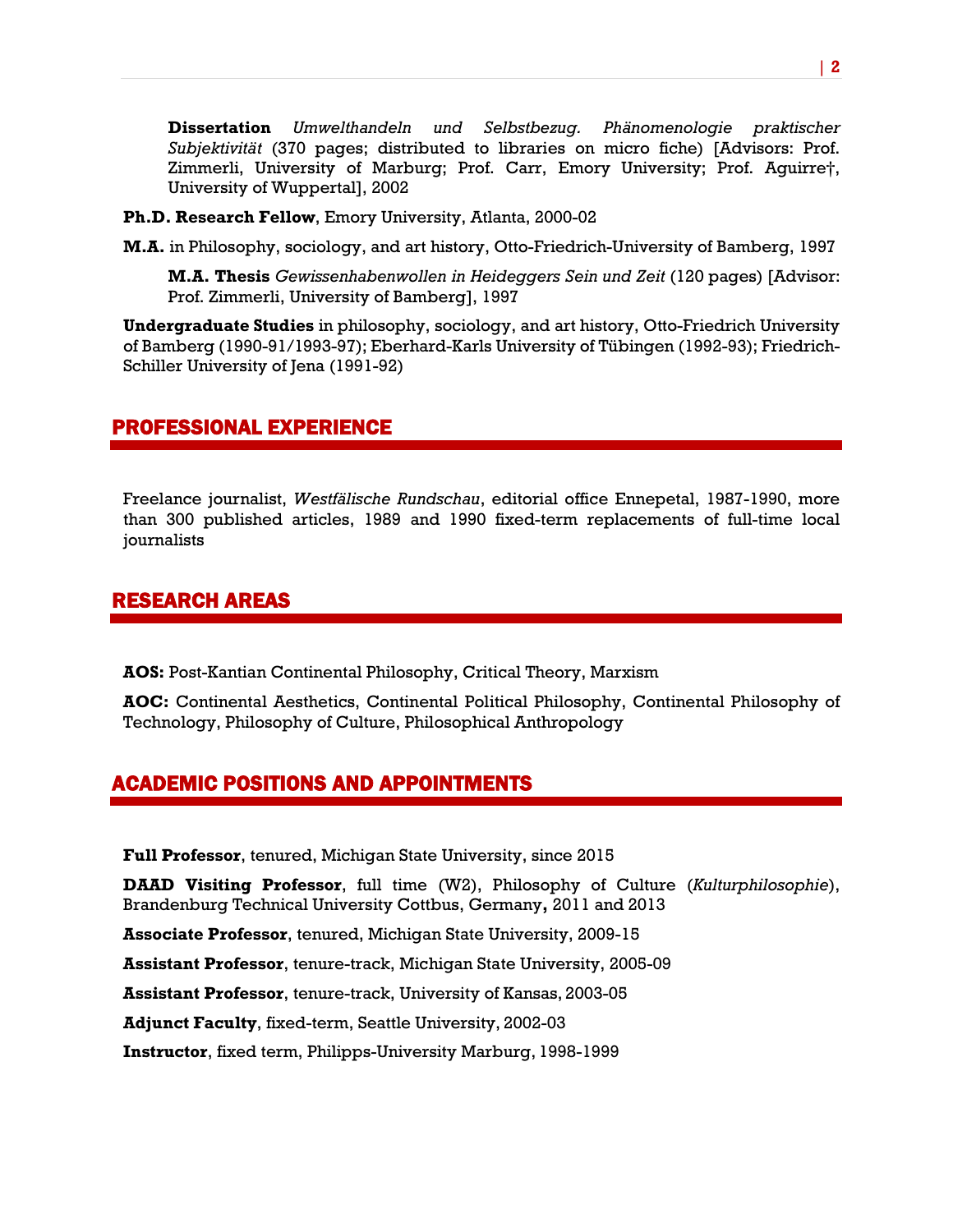# AWARDS, DISTINCTIONS, HONORS, FELLOWSHIPS

**Fintz Award for Teaching Excellence in the Arts and Humanities**, College of Arts and Sciences, Michigan State University, 2014

**Master Teacher**, Center for Applied Inclusive Teaching and Learning in Arts and Humanities, College of Arts and Letters, Michigan State University, 2012

**Teacher-Scholar Award,** Office of the Provost, Michigan State University, 2009

**Phi Kappa Phi,** National Honor Society, 2009-

**Federal Fellowship**, **German Science Foundation**, Deutsche Forschungsgemeinschaft (DFG), fully funded, 1999-2002

**State Fellowship for Promising Young Academic Scholars**, Hessische Nachwuchswissenschaftlerförderung, fully funded, Land Hessen, 1997-99

**Undergraduate Award**, Oskar-Karl-Forster Book Stipend; Otto-Friedrich University Bamberg, 1993

## GRANTS

**Humanities and Arts Research Program Grant**, Office of the Vice President for Research, Michigan State University, 2018; **Humanities and Arts Research Production Grant***,* Office of the Vice President for Research, Michigan State University, 2014; **College of Arts and Letters Research Award**, Office of the Dean, Michigan State University, 2010; **College of Arts and Letters Experiential Learning Community Grant***,* Office of the Dean, Michigan State University, 2009; **Professorial Assistant,** Honors College, Michigan State University, 2008-09; **CISAH Travel Grant,** Integrative Studies, Michigan State University, 2007; 2008; **College of Arts and Letters Undergraduate Research Assistant Grant**, Michigan State University, 2007; **IRGP Research Grant**, Office of the Vice President for Research, Michigan State University, 2007; **Honors Research Seminar Grant**, Honors College, Michigan State University, 2006-07; 2008-09; **International Travel Grant,** Michigan State University, 2006, 2011; **Faculty Research Grant,** Center for Research, University of Kansas, 2005; **International Travel Grant**, International Office, University of Kansas, 2005; **Research Assistant Grant***,* Department of Philosophy, University of Kansas, 2004; **New Faculty Research Grant**, University of Kansas, 2004

## TEACHING

**Graduate seminars**: Materialist Social Epistemology (upcoming 2022); Marx, Grundrisse (2021); Marxist Philosophies: Hegelianism, Humanism, Structuralism (2020); Contemporary European Political Philosophy (2020); Rationality and its Other II/Critical Theory II (2015, cotaught with Todd Hedrick); Rationality and its Other I/Critical Theory I (2014, co-taught with Todd Hedrick); Recent European Political Philosophy (2013); Marx, Das Kapital (2013,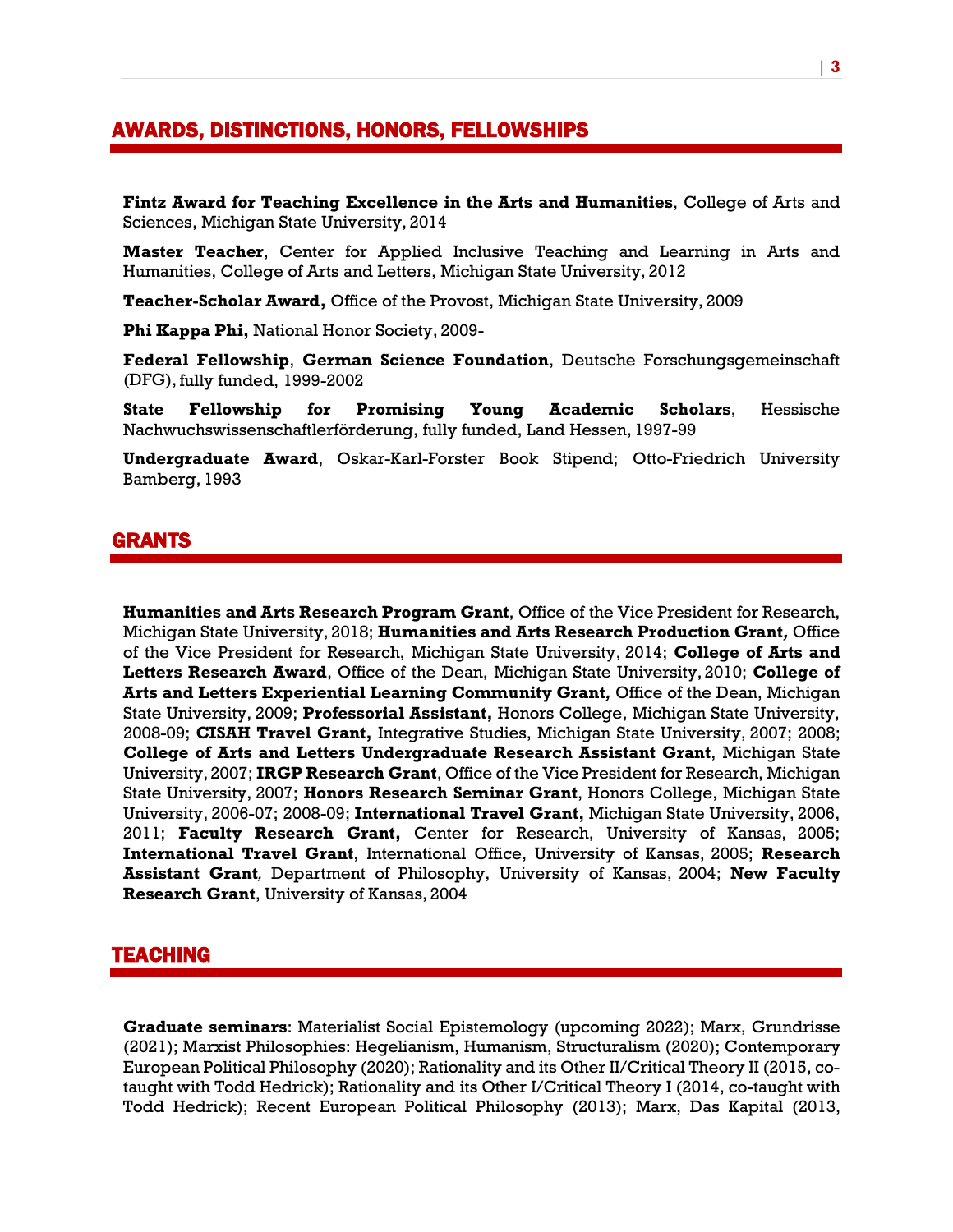Cottbus); Philosophie und Kunst im Werk Gerhard Richters (2013, Cottbus); Marx, Capital (2012); Intentionality and Beyond: From Husserl to Levinas (2012); Recent Anglo-American Philosophy of Technology (Cottbus, 2011); Adorno and Heidegger (2010); The Sublime and Non-representable (2010); Philosophy of Culture (2009); Heidegger: Being and Time (2008; Cottbus, 2011); Intersubjectivity from Hegel to the Present (2006); Augustine's Confessions and Contemporary Philosophy (2005); Husserl and Heidegger (2004)

**Graduate Seminars/Professionalization**: Proseminar (2021), Teaching Philosophy (2014)

**Graduate/senior courses** [all courses were given at the senior level]: Kierkegaard and Continental Philosophy (2022); Adorno's Social Philosophy and Theory of Society (2020); Arendt and Luxemburg (2019); German Philosophical Anthropology (2019); Sartre (2017); Heidegger, Being and Time (2017); Marcuse (2014); Arendt (2014); Anarchism and Radical Democracy (2013, Cottbus); Community, the Commons, and Political Resistance (2013); State, Democracy, Power: Radical European Political Thought (2012); The Meaning of Photography: Recent Anglo-American Discussions (Cottbus, 2011); Gadamer and Hermeneutics (2010); Philosophy of Poetry (2009); Hermeneutics of Life: The Early Heidegger (2008); Hegel (2006); Foucault (2006); Heidegger and Phenomenology (2005); 19th Century Philosophy (2003, 2005); Contemporary Continental Philosophy (2004)

**Graduate directed studies**: Basic Readings in Aesthetics and Philosophy of Art (2021, 4 students); Basic Issues in Marx (2020, 6 students); The Later Heidegger (2013); Marx, Capital (2012); Husserl: Phenomenology of Perception (4 students, 2009); Heidegger and the Early Marcuse (2008); Foucault's Ethics (2005); Aesthetics in Gadamer's Truth and Method (2005); Heidegger: Metaphysics and Language (4 students, 2004); Hegel: Encyclopedia Logic (2004); Husserl: Cartesian Meditations (2003)

**Undergraduate courses**: Philosophy of Technology (2021); Aesthetics: Benjamin, Heidegger, Merleau-Ponty, Marcuse (2017); Existentialism (2016, 2017); Introduction to Social-Political Philosophy (2014, 2019, upcoming 2023); Marx (2014, 2015, 2016, 2019); Aesthetics: Nietzsche, Heidegger, Deleuze (2012); Adorno's Aesthetics (2010); Aesthetics: Kant, Nietzsche, Heidegger (2009); Aesthetics: Kant vs. Hegel (2008); Introduction to Philosophy (Honors, 2004); Ethics (2003); Introduction to Philosophy (2002, 2003, 1010, 2012, 2013); Introduction to Philosophy and Critical Thinking (2002, 2003); Philosophy of the Human Person (2002, 2003); Husserl: Cartesian Meditations (Marburg, 1999); Introduction to Phenomenology (Marburg, 2000)

**Undergraduate directed studies**: The Concept of Democracy (2017); From Husserl to Merleau-Ponty (2012)

**Undergraduate Honors research seminars**: The World Viewed. Representation in Painting and Photography (2008); Power, Discipline, and Institutions (2006)

**Lecture courses:** Is Another World Possible? Global Capitalism and Post-Capitalism (2016, 2020, 2022); Existential Problems of Human Life/On Being Human (2005, 2006, 2010, 2014, 2017, 2021); Capitalism and Globalization (2013, 2014, 2015); Die Philosophie von Karl Marx (2013, Cottbus); Heidegger (2011, Cottbus); The Culture of Capitalism (2006, 2008, 2009, 2010, 2012)

# SUPERVISION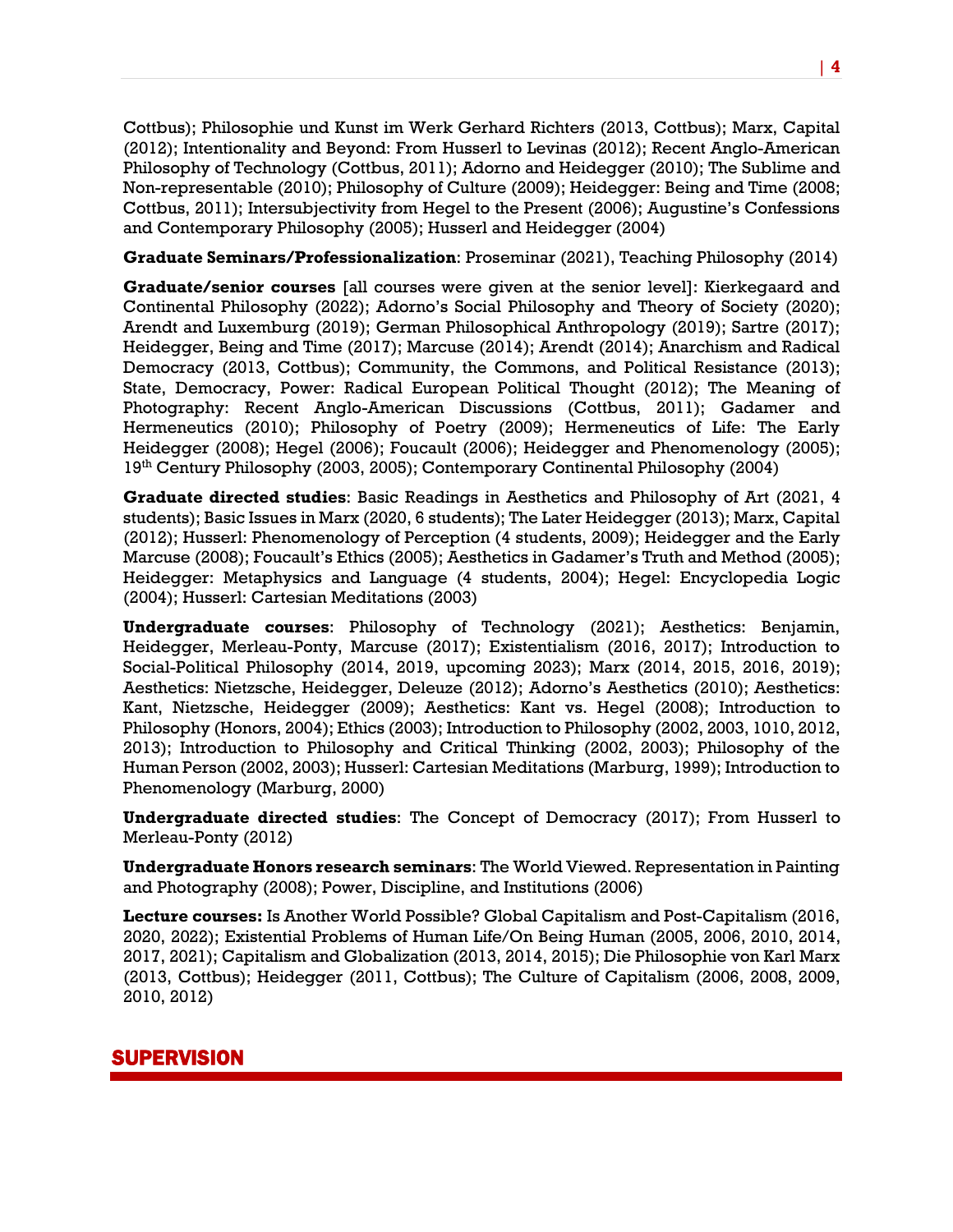**Ph.D. (chair):** Andrea Walsh, *In Search of Non-Identity: Adorno's Critique of Heidegger* (2018), Alex Neitzke, *Health Care Capital: An Account of Health Care Production as a Critique of Health Care Ethics* (co-chair, 2017); Matthew Johnson, *Freedom as Resoluteness. The Political in Heidegger's Being and Time. From the Early Marcuse to Arendt's Vita Activa* (2015); Ivan Guajardo, *Imagination Redux. A Phenomenological Investigation* (2015); Mario Garitta, *Heidegger and Negative Theology* (temporarily chair, 2004-05)

**Ph.D. (reader):** Aidan Sprague-Rice, *A critical analysis of Habermas's qualified defense of strong judicial review* (2019); Youjin Kong, *Reconceptualizing Woman for Intersectional Feminism* (2019); Dustin Byrd, *The Frankfurt School and Religion* (2017); Mladjo Ivanovic, *International Justice and Representation* (2016); Ali Kashani, *Ethics of Generosity* (2015); Mark Balawender, *Ethics, Power and the Possibility of Nonviolence* (2015); Shannon Proctor, *The Habitual Body and the Possibility of Becoming New: A Phenomenological Approach to Thinking about Feminist Transformation* (2013); Jennifer Swindell, *Ambivalence of the Will* (2007); Eric Berg, *Kierkegaard and MacLean* (2005)

*Ph.D. guidance committee***:** Matthew Kelley (chair, 2021); Jonathan Hollingsworth (chair, 2021-); Chase Halsne (chair, 2021-); Nic Cottone (2021-); Blake Ginsburg (co-chair, 2021-); Youjin Kong (2015-2019); Sophia Pavlos (2013-2016); Erik Jensen (2013-2015); Aidan Sprague-Rice (2013-2019); Andrew Woodson (2012-2016); Dustin Byrd (2011-2017); John Dombrowski(chair, 2011-2016); Alex Neitzke (chair, 2011-2017); Andrea Walsh (chair, 2010- 2018); Esme Murdock (2010-2011); Mladjo Ivanovic (2010-2016); Michael Brown (chair, 2009-2015); Ivan Guajardo (chair, 2009-2015); Shannon Proctor (2008-2013); Terence Echterling (2007-2009); Ali Kashani (2007-2015); Matthew Johnson (chair, 2006-2015); Aaron Arndt (2006-2009), Douglas Ponticos (2006-2008), Ronda Roberts (2006-2008), John Wallace (2006-2009), Mark Balawender (2006-2015)

**M.A. (chair):** Douglas Ponticos, *Re-embodying Nietzsche in an Age of Nihilism* (2017); Maria Schiller, *Betrachtungen zur Theorie des fotografischen Bildes* (Cottbus, 2013); Dusan Galic, *Foucault and Education* (2005); Joseph Steineger, *Derrida and Heidegger* (2005)

**M.A. (reader):** John Dombrowski (2017); Erik Jensen (2015), Andrew Woodson (2013); Anne Morgan (2005); Aaron Dopf (2004); Ismail Pekin (2003)

**B.A. (chair):** Logan Cross, *Commodification and Freedom* (2018); Robert Scheuer, *The Concept of Democratic Confederalism* (2018); Jeffrey Sternberg, *Between Marx and Negri* (2013); Maria Schiller, *Fotografie zwischen Kulturalismus und Naturalismus* (Cottbus, 2011)

**B.A. (reader):** Karoline Leder (Cottbus, 2013)

**Faculty Advisor:** Young Democratic Socialists of America, MSU division (2019-2020)

## CONFERENCE ORGANIZATION

*Society for Phenomenology and Existential Philosophy* (SPEP, 2016-2019; as a member of the SPEP EC I co-organized with five colleagues three large annual conferences, including blind review of submissions); *Annual Meeting of the Radical Philosophy Association* (University of Kentucky, Lexington, November 2016; as chair of the program committee, I was responsible for setting up the entire program); *Towards a Red and Green Future? Marxism, Critical Theory, and Environmental Philosophy. Fifth Workshop in Social and Political Thought at*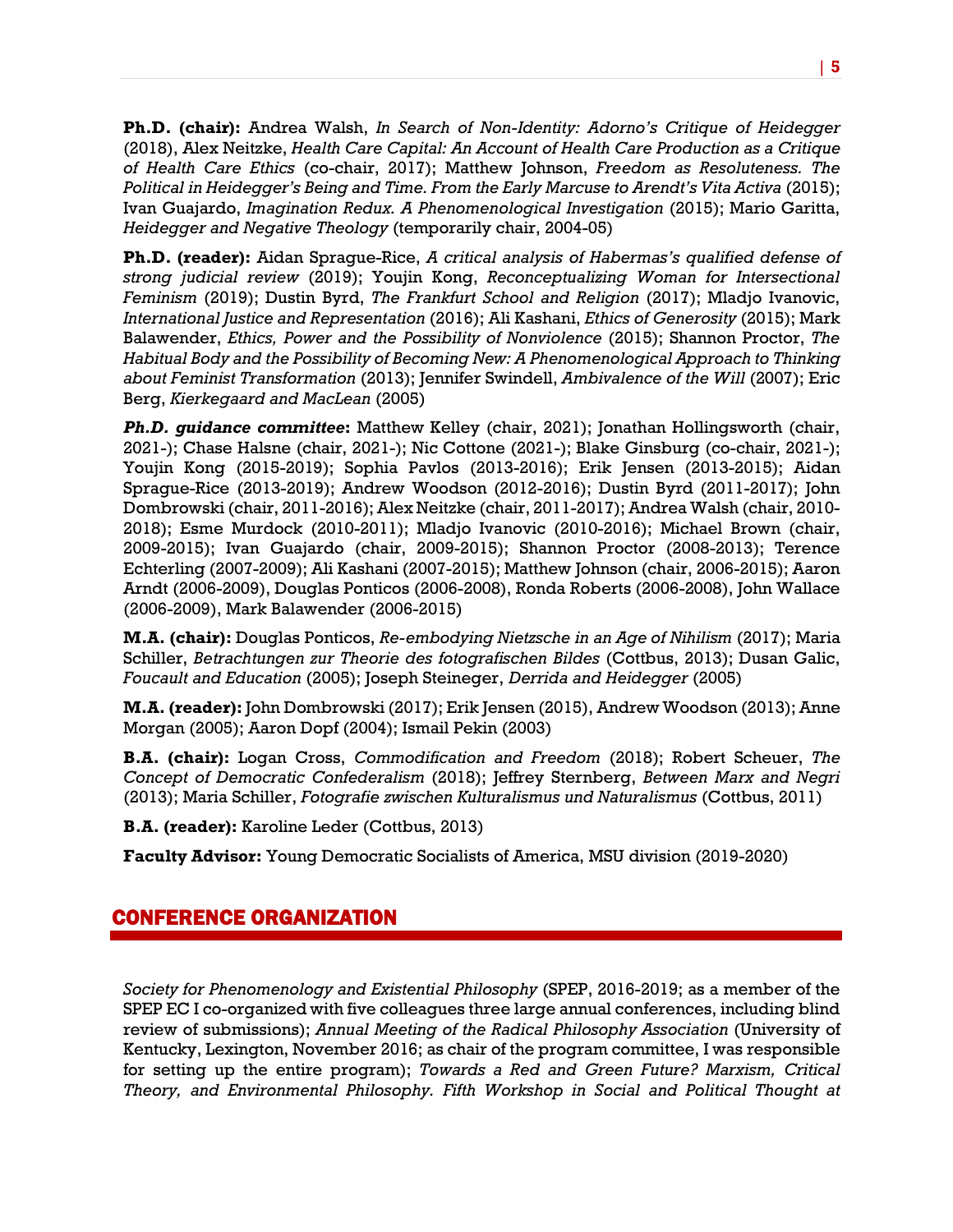*Michigan State University* (Michigan State University, April 2016); *Global Ethics and Capitalism. Rethinking Critical Theory*. *Fourth Workshop in Social and Political Thought at Michigan State University* (Michigan State University, September 2013); *Technik und Verdinglichung bei Heidegger und in der Kritischen Theorie* (15 speakers, DAAD Workshop, BTU Cottbus, July 2011); *Commodification, Technoculture, and the Human. Rethinking Technology. Third Workshop in Social and Political Thought at Michigan State University* (Michigan State University, Fall 2010); *Technology, Time, and the Political. Modernity and Memory from Heidegger to Stiegler* (Michigan State University*,* October 2009); *Power, Conflict, and Commitment. Rethinking the Political. Second Workshop in Social and Political Thought at Michigan State University* (Michigan State University, March 2009); *Intersubjectivity, Recognition, Otherness. Rethinking Sociality. First Workshop in Social and Political Thought at Michigan State University* (Michigan State University,November 2006); *Husserl and Fichte, International Workshop on the Philosophies of Fichte and Husserl* (University of Marburg, January 2001)

#### MEMBERSHIPS

International Social Theory Consortium; International Lukacs Society, Husserl Circle, Society for Phenomenology and Existential Philosophy (SPEP), Canadian Society for Continental Philosophy, Nordic Society for Phenomenology, Radical Philosophy Association

# UNIVERSITY SERVICE

*University level:* University Committee on Graduate Studies, 2016-2017; Review panel for the Arts and Humanities grant applications (IRGP), 2012-2014, co-chair (12-13), chair (13- 14); Faculty Council, 2008-10; Academic Council, 2008-10; University Committee on Faculty Tenure, 2007-09

*College level:* College Graduate Committee, 2021-**;** Integrative Studies Advisory Committee, 2007-09, 2010-11, 2020-2021; Citizen Scholar Program Advisory Board, 2017- 2019; Teaching and Learning Environment Committee, 2015-2016; Faculty Advisory Board for the Creativity Exploratory, 2015-16; College Curriculum Committee, 2009-10; Cultural Theory Committee, 2008-09; Study Abroad Committee, 2006-07; Sabbatical Leave Committee, 2004-05

*Department level:* Director of the Graduate Program and Associate Chair, 2021-; Director of the Undergraduate Program, 2008-10; Placement Co-Director, 2020-; Graduate Committee, 2015-2016, 2020-; Undergraduate Committee, 2019-2020; Academic Program Committee (APC), 2008-10, 2016-2018, 2021-; Promotion, Tenure, Retention Committee (PTRC), 2006-07; 2010-12; 2016-17; 2018-20, chair, 2019; Ad-hoc committee, undergraduate curriculum changes, 2015-2016; Teaching Workshop Coordinator, 2014-2015; Academic Environment Committee (AEC), 2012-14, chair 2012-13; Ad-hoc committee, undergraduate curriculum revisions, 2012; Search Committee, Affiliated Faculty, 2010; Ad-hoc committee for review of undergraduate program, 2009; Search Committee, Junior Position in Social and Political Philosophy, 2007-08; Graduate Committee, 2006-07; Search Committee, Senior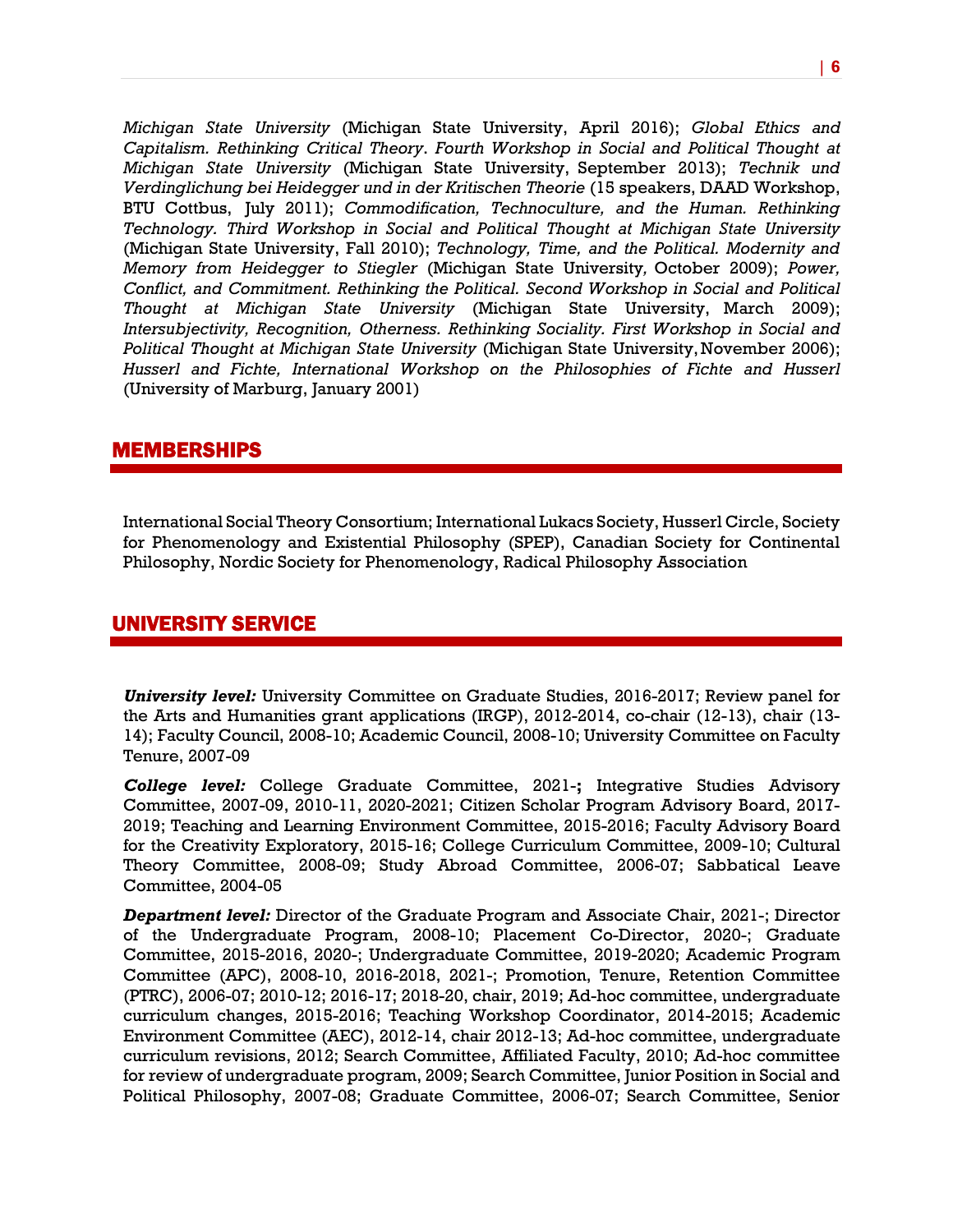Position in Social and Political Philosophy, 2006-07; Search Committee, Chair, One-Year Position in Political Philosophy, 2006; Department Bylaws Revision Committee, 2005-06; Visiting Lecturers Committee, 2004-05; Salary Advisory Group, 2004-05; CTE Ambassador, 2004-05; Academic Program Committee, 2003-05; Library Representative, 2003-04

## SERVICE TO THE PROFESSION

**Professional Activities and Posts:** Member of the Executive Committee, *Society for Phenomenology and Existential Philosophy (SPEP)*, 2016-2019; Program Committee Chair, *Radical Philosophy Association*, 2014-2016; Book selection committee, *Society for Phenomenology and Existential Philosophy (SPEP)*, 2006-2007

**Editor:** Continental Philosophy and the History of Philosophy (co-editor with Antonio Calcagno, Lexington Books, 2019-); New Studies in Phenomenology/Neue Studien für Phänomenologie (Lang, main editor, 2003-2014)

**Editorial boards:** New Perspectives on the Critical Theory of Society (Bloomsbury, 2017-); Handbook in Critical Theory (Sage, 2015-2018); History of Philosophy Series (Routledge, 2014-2015); Contemporary Phenomenological Thought and Classics in Phenomenology (Noesis Press, 2002-2008)

## REFEREE AND EVALUATOR

**National Institutions:** The Danish Council for Independent Research in the Humanities; Irish Research Council for Humanities and Social Sciences (IRCHSS); Estonian Research Council (ETA); Austrian Science Fund (FWF); Polish National Science Centre (Narodowe Centrum Nauki); Canada Council for the Arts

**Universities:** KU Leuven (Belgium), McMaster University (Canada); Ball State University; Western University (Canada)

**Publishers***:* Edinburgh University Press; Rowman&Littlefield; Bloomsbury Press; Columbia University Press; Routledge; Springer; Fairleigh Dickinson University Press

**Societies:** International Association of Art Critics (scientific board, 2020)

**Journals***:* Continental Philosophy Review; Constellations; Studia Phaenomenologica, The Journal of Value Inquiry; Hypathia; Husserl Studies; PhaenEx; Political Studies; International Journal of Philosophical Studies; International Society for Universal Dialog; Epoche: Journal for the History of Philosophy; Sophia: International Journal for Philosophy of Religion, Metaphysical Theology and Ethics; Journal for Political Power; Journal of Environmental Philosophy; Mosaic: a journal for the interdisciplinary study of literature; Constructivist Foundations; Philosophical Papers and Review; Rethinking Marxism; Techné: Research in Philosophy & Technology, Society & Space; Capital & Class; The Polish Journal of Aesthetics; South African Journal of Philosophy; Palgrave Communications; Œconomia - History / Methodology / Philosophy; Journal of Speculative Philosophy; Critical Sociology; Religions; Social Theory & Praxis; Symposium: Canadian Journal for Continental Philosophy; Science&Society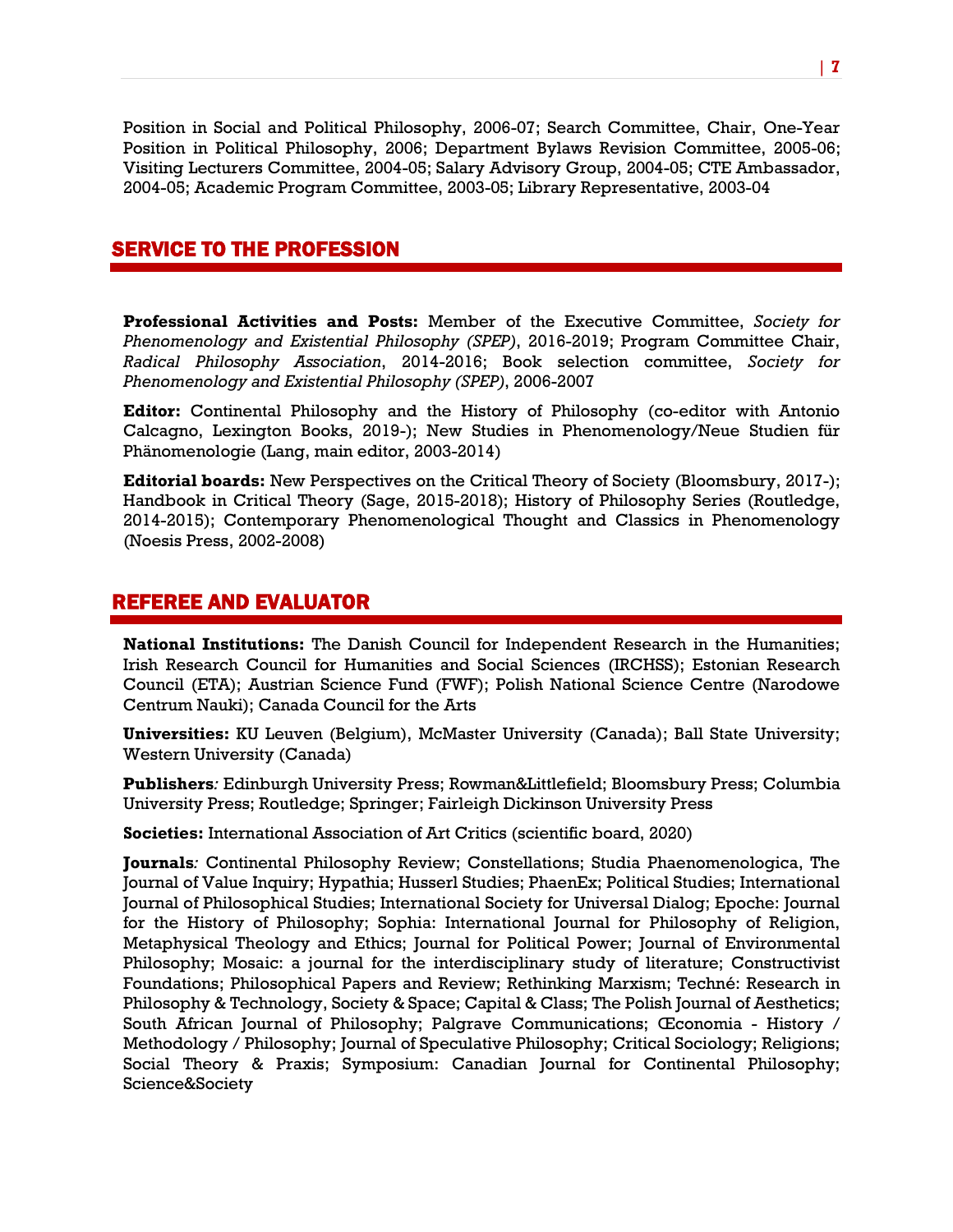# PUBLICATIONS

#### Books

(in progress) *In der Tauchkapsel*. *Reflexionen aus dem immer noch beschädigten Leben*, publisher tbd

(in progress) *Continental Philosophy and the History of Philosophy*, co-ed. with Antonio Calcagno, Lexington Books

(in progress, under contract) *Phenomenology of Capital. Renewing Critical Theory of Society*, London/New York: Routledge (paperback/hardback)

- 1. *The Art of Gerhard Richter. Hermeneutics, Images, Meaning*, London: Bloomsbury Press 2015 (paperback, 2017).
- 2. *The Capitalist Schema. Time, Money, and the Culture of Abstraction*, Lanham: Lexington Books 2014 (paperback, 2016).

Reviews: *Historical Materialism* (January 2019); *Marx&Philosophy Review of Books* (http://marxandphilosophy.org.uk/reviewofbooks/reviews/2015/1594), *Radical Philosophy Review* (18/2, 2015, 359-362); for a detailed discussion of my approach see chapter 3 of F.H. Pitts' *Critiquing Capitalism Today. New Ways to Read Marx* (Palgrave 2018, 53-69)

3. *Christian Lotz zu Karl Marx: Das Maschinenfragment*, Hamburg: Laika Verlag 2014.

Excerpts in: *Junge Welt* (German national newspaper, 8/10/2014)

4. *Ding und Verdinglichung. Technik- und Sozialphilosophie nach Heidegger und der kritischen Theorie*, with Hans Friesen, Markus Wolf, and Jakob Meier (eds.), München: Fink 2012.

Reviews: *Studia Phenomenologica* (XIII/2013)

5. *From Affectivity to Subjectivity. Husserl's Phenomenology Revisited*, London: Palgrave 2008

> Reviews: *Devenires. Revista semestral de Filosofía y Filosofía de la Cultura* (21/2010)*; Husserl Studies (*2/2010*)*; *Phänomenologische Forschungen* (2/2009); *Notre Dame Philosophy Reviews* (8/2008); *SATS – Nordic Journal for Philosophy (*1/2008)

- 6. *Phenomenology and the Non-Human Animal. At the Limits of Experience*, with Corinne Painter (eds.), Contributions to Phenomenology, Dordrecht: Springer 2007
- 7. *Vom Leib zum Selbst. Kritische Analysen zu Husserl and Heidegger*, Freiburg: Alber 2005

Reviews: *Husserl Studies* (2/2008)

- 8. *Erinnerung. Philosophische Positionen, Perspektiven und Probleme*, with T.Wolf and W.Ch. Zimmerli (eds.), München: Fink 2004.
- 9. *Subjektivität - Verantwortung - Wahrheit. Neue Aspekte der Phänomenologie Edmund Husserls*, with D. Carr (eds.), Frankfurt/M.: Lang 2002.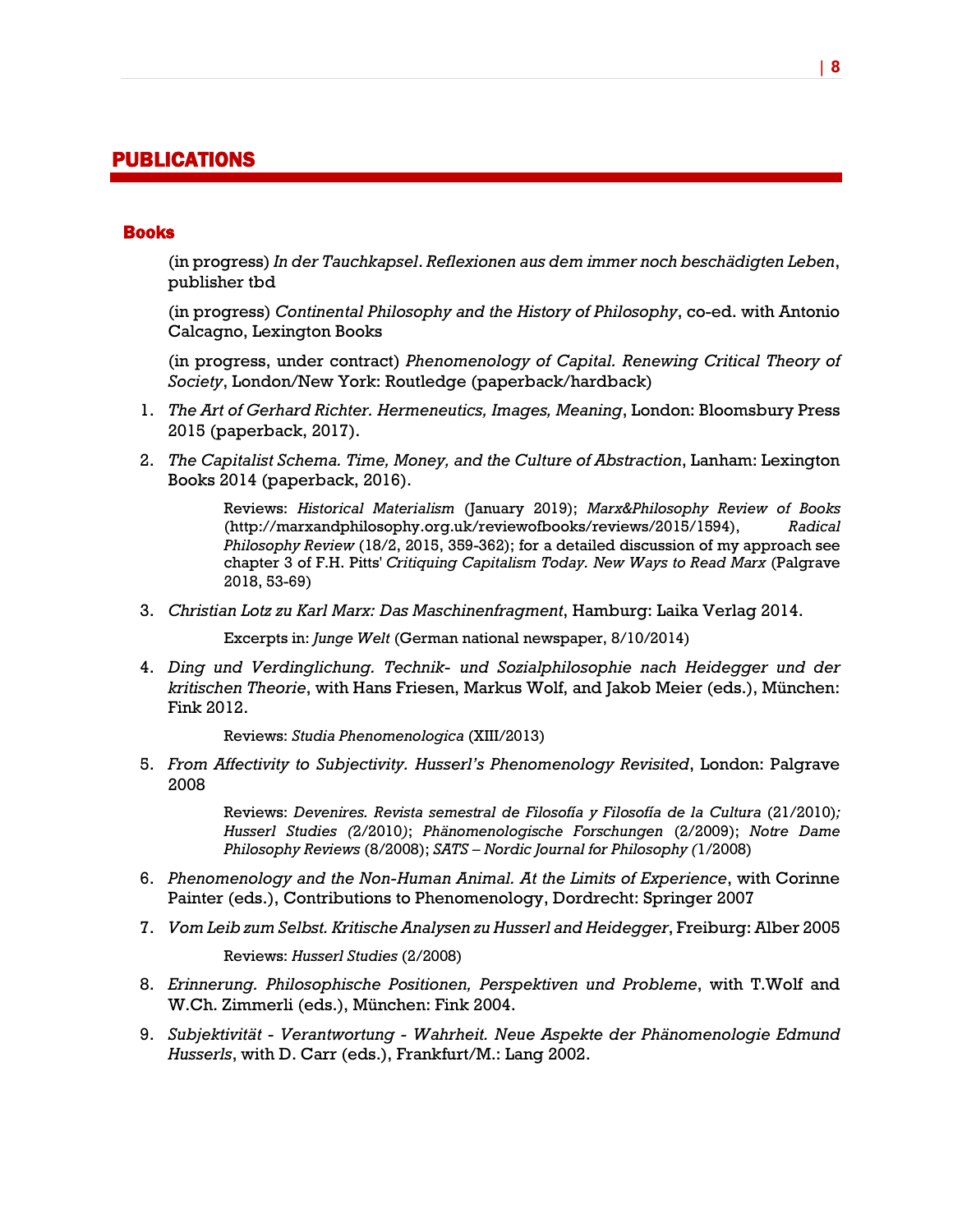10. *Philosophie als Denkwerkzeug. Zur Aktualität transzendentalphilosophischer Argumentation*, with M. Götze, K. Pollok and D. Wildenburg (eds.), Würzburg: Königshausen&Neumann 2000.

#### Articles and chapters (\*=peer reviewed)

(in progress) "Was ist methodischer Marxismus?," invited, *Lukacs Jahrbuch*, 2023

(in progress) tbd, *Kritische Theorie zwischen Kant und Hegel,* eds. Gregor Schäfer - im Namen auch von Conrad Mattli und Robert Pfeiffer, publisher tbd

(in progress) "Lukacs und die gegenwärtigen Krisentendenzen in Westlichen Demokratien," in Hans-Ernst Schiller, Rüdiger Dannemann, Georg Schaefer (Eds.), *Staat und Revolution bei Georg Lukács*, Nomos

(in progress) "Introduction," co-authored with Richard Peterson, special section on Lukacs' *History and Class Consciousness, Radical Philosophy Review* 26.2, 2023

(in progress) "The Origin of One-Dimensionality. Marcuse reads Husserl and Heidegger," invited key contribution, *New Yearbook for Phenomenology and Phenomenological Philosophy*

(in progress) "Passion for Politics and Democracy? Political Affect in Mouffe, Arendt, and Luxemburg," *The Many Faces of Populism: Perspectives from Critical Theory and Beyond*, eds. Mladjo Ivanovic and Jeremiah Morelock (publisher tbd)

(in progress) "Money in Critical Theory," in *Philosophy and* Money, 4 volumes, NEH supported, ed. Joseph J. Tinguely, Palgrave

(in progress) "Reframing the History of Thought and Continental Philosophy," coauthored with Antonio Calcagno, in *Continental Philosophy and the History of Philosophy*, co-ed. with Antonio Calcagno, Lexington Books

- 1. (in press) "On Arendt and Luxemburg," in *Continental Philosophy and the History of Philosophy*, eds. Christian Lotz and Antonio Calcagno, Lexington Books
- 2. (in press) "Ultima Ratio Decisions and Absolute Interiority. From Hegel to Bonhoeffer," in *Interiority in Phenomenology*, ed. Elodie Boublil and Antonio Calcagno
- 3. "Lucien Goldmann Redivivus. Categories, History, and Resoluteness in Lukacs and Heidegger," *Metodo*, 9/2, 2022, 241-273.
- 4. "Critique as Disclosure. Building Blocks for a Phenomenological Appropriation of Marx," in *Phenomenology as Critique: Why Method Matters*, eds. Andreea S Aldea, David Carr, and Sara Heinämaa, Routledge 2022, 207-223.
- 5. "Capital as Positionality. On Marx and Heidegger," in *New Work on Phenomenology and Marxism*, eds. Bryan Smyth and Richard Westerman, Lexington Books 2021, 151- 170.
- 6. "Movement or Event? Negri vs. Badiou on Politics," in *Open Borders: Encounters Between Italian Philosophy and Continental Thought*, eds. Antonio Calcagno and Silvia Benso, Albany: SUNY Press 2021, 231-254.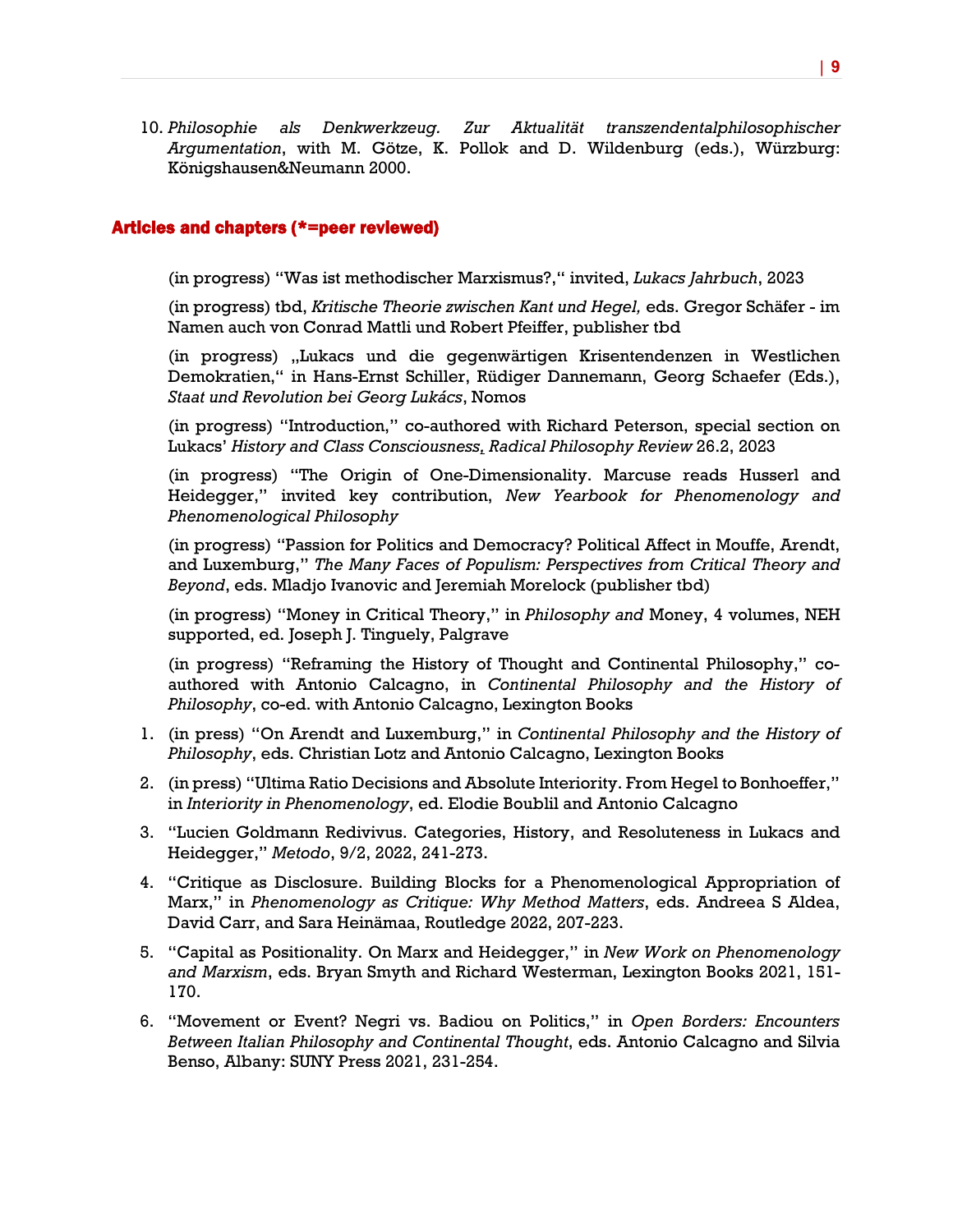- 7. "Categorial Forms as Intelligibility of Social Objects. Reification and Objectivity in Lukács.," in *Confronting Reification. Revitalizing Georg Lukács's Thought in Late Capitalism, ed. Gregory R. Smulewicz-Zucker,* Leiden: Brill/Chicago: Haymarket Books 2020, 25-47.
- 8. "Marxist Aesthetics, Realism, and Photography. On Brecht's War Primer." in *Capital in the Mirror: Critical Social Theory and the Aesthetic Dimension*, ed. Daniel Krier and Mark P. Worrell, New York: SUNY Press 2020, 63-88.
- 9. "Gewissen und Widerstand," in *Vernunft und Leben aus transzendentaler Perspektive. Festschrift für Albert Mues zum 80. Geburtstag*, ed. Leonhard Möckl, Michael Gerten, Matthias Scherbaum, Würzburg: Königshausen&Neumann 2019, 283-293.
- 10. "Culture Industry," *Handbook of Frankfurt School Critical Theory*, volume II, ed. Best, Beverly; Bonefeld, Werner; O'Kane, Chris; Larsen, Neil, London: Sage 2018, 973-987.

Chinese translation forthcoming in Lee Tain-Dow (ed.), *A Cultural / Creative Industries Reader: Creative Management and Cultural Economy* (Taipei: Research Institute for Media Technology and Creative Industries)

- 11. "Post-Marxism," *Handbook of Frankfurt School Critical Theory*, volume III, ed. Best, Beverly; Bonefeld, Werner; O'Kane, Chris; Larsen, Neil, London: Sage 2018, 1332- 1347.
- 12. \* "Alienation, Private Property, and Democracy. Why Worrell and Krier Raise Questions in the Clouds," *Critical Sociology*, 2018, Vol. 44(2), 267-274.
- 13. "Sensuality, Materiality, Painting. What is Wrong with Jaspers' and Heidegger's van Gogh Interpretations?," *Van Gogh among the Philosophers: Painting, Thinking, Being*, ed. David Nichols, Lexington Books 2018, 81-97.
- 14. "*Gegenständlichkeit*. From Marx to Lukacs and Back Again," *Theory and Practice: Critical Theory and the Thought of Andrew Feenberg*, ed. Darrell Arnold, New York: Palgrave 2017, 71-89
- 15. "Luther's influence on Heidegger," *Encyclopedia of Martin Luther and the Reformation*, ed. Mark A. Lamport and George Thomas Kurian, London: Rowman&Littlefield 2017, 320-323.
- 16. "Fiction without Fantasy. Capital Fetishism as Objective Forgetting," *Continental Thought & Theory*, 2, 2017, 364-382.

Translation in: Mal-gwa-Hwal (South-Korea), 2018

- 17. "Representing Capital? Mimesis, Realism, and Contemporary Photography," *The Social Ontology of Capitalism*, ed. Daniel Krier and Mark P. Worrell, London: Palgrave 2017, 173-193.
- 18. "Husserl, Expressionism, and the Eidetic Impulse in Brücke's Woodcut," *Phenomenology and the Arts*, ed. Peter Costello and Licia Carlson, Lanham: Lexington Books 2016, 91-119.
- 19. "Art = Capital? Reflections on Joseph Beuys' *Das Kapital Raum 1970-1977*," *Against Value in the Arts and Education*, ed. Sam Ladkin, Robert McKay, and Emile Bojesen, Rowman & Littlefield 2016, 193-213.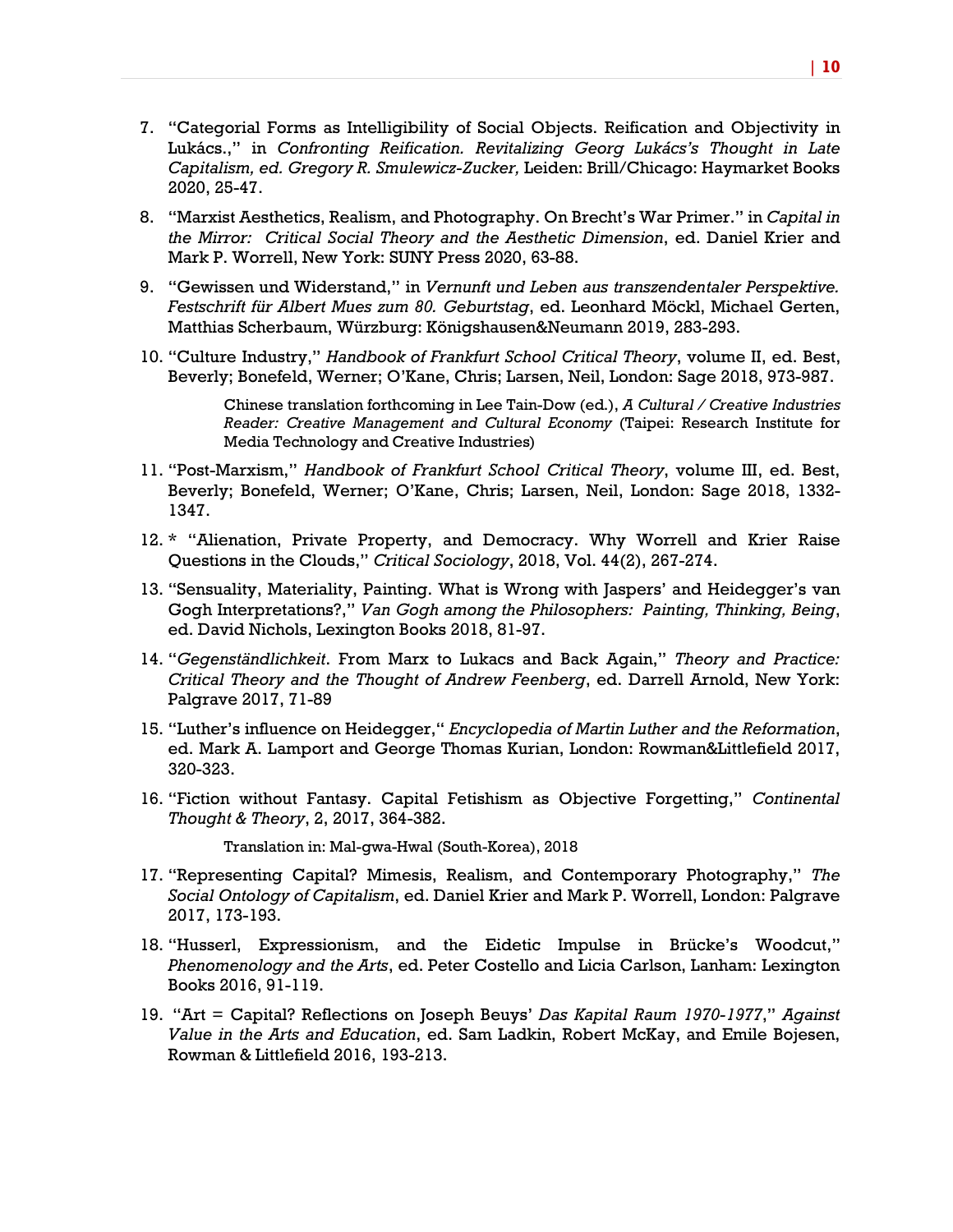- 20. "Left Thatcherism. Recent Critical Theory and Post-Marxism(s) in the Light of Marxian Social Ontology," *Alienation and the Future of Capitalism*, ed. Dan Krier, Leiden: Brill 2016, 93-113.
- 21. "Against Essentialist Conceptions of Love. Towards a Social-Materialist Conception of Love," *Thinking About Love: Essays in Contemporary Continental Philosophy*, ed. Dianne Enns, Penn State University Press 2015, 131-148.
- 22. [\*] "The Return of Essentialism. A Critique of Graeber's Concept of Society and Communism," *Radical Philosophy Review*, 18/2, 2015, 245-262.
- 23. [\*] "An der Oberfläche der Tauschgesellschaft. Kritik der Kritischen Theorie," *Prokla. Zeitschrift für kritische Sozialwissenschaft*, 180, 2015, 453-469.
- 24. "Marx contra Negri: Value, Abstract Labor, and Money," Antonio Calcagno (ed.), *Interventions. Contemporary Italian Political Philosophy*, SUNY Press 2015, 217-242.
- 25. [\*] "Is Capital a Thing? Remarks on Piketty's Concept of Capital," *Critical Sociology*, 41:2, 2015

Republished in: NON [http://non.copyriot.com/is-capital-a-thing-remarks-on-pikettysconcept-of-capital/]

26. [\*] "Klasse und Gewalt. Kritische Anmerkungen aus Marxistischer Sicht zum Verschwinden des Klassenbegriffs in Kritischer Theorie und Post-Marxismus," *Prokla. Zeitschrift für kritische Sozialwissenschaft*, 176, 2014, 383-403.

> Croatian translation: "Klasa i nasilje: o nestajanju pojma klase u kritičkoj teoriji i postmarksizmu," *3k: kapital, klasa, kritika* (Croatia), 3/2016, 59-67.

27. [\*] "The Transcendental Force of Money. Social Synthesis in Marx," *Rethinking Marxism*, 26/1, 2014, 130-140.

Republished in: NON [http://non.copyriot.com/2413-2/]

- 28. [\*]"Capitalist Schematization. Political Economy, Exchange, and Objecthood in Adorno," *Zeitschrift für Kritische Theorie*, 36/17, 2013, 110-123.
- 29. [\*] "Reification through Commodity Form or Technology? From Honneth back to Heidegger and Marx," *Rethinking Marxism*, 25/2, 2013, 184-200.

Portuguese translation forthcoming

- 30. [\*] "Distant Presence. Representation, Painting and Photography in Gerhard Richter's Reader," *Symposium. Canadian Journal for Continental Philosophy* 1/2012, 87-111
- 31. "Warentausch und Technik als Schematisierung von Gegenständlichkeit bei Adorno und Heidegger," in *Ding und Verdinglichung. Technik- und Sozialphilosophie nach Heidegger und der kritischen Theorie*, ed. Hans Friesen, Christian Lotz, Jakob Meier and Markus Wolf, München: Fink 2012, 191-211 [Commodity Exchange and Technology as Schematization of Objects]
- 32. "Heidegger und die Kritische Theorie. Vorbemerkung der Herausgeber," with H. Friesen, in *Ding und Verdinglichung. Technik- und Sozialphilosophie nach Heidegger und der kritischen Theorie*, ed. Hans Friesen, Christian Lotz, Jakob Meier and Markus Wolf, München: Fink 2012, 3-7.
- 33. [\*] "Poetry as Anti-Discourse. Formalism, Hermeneutics, and the Poetics of Paul Celan," *Continental Philosophy Review*, 4/2011, 491-510.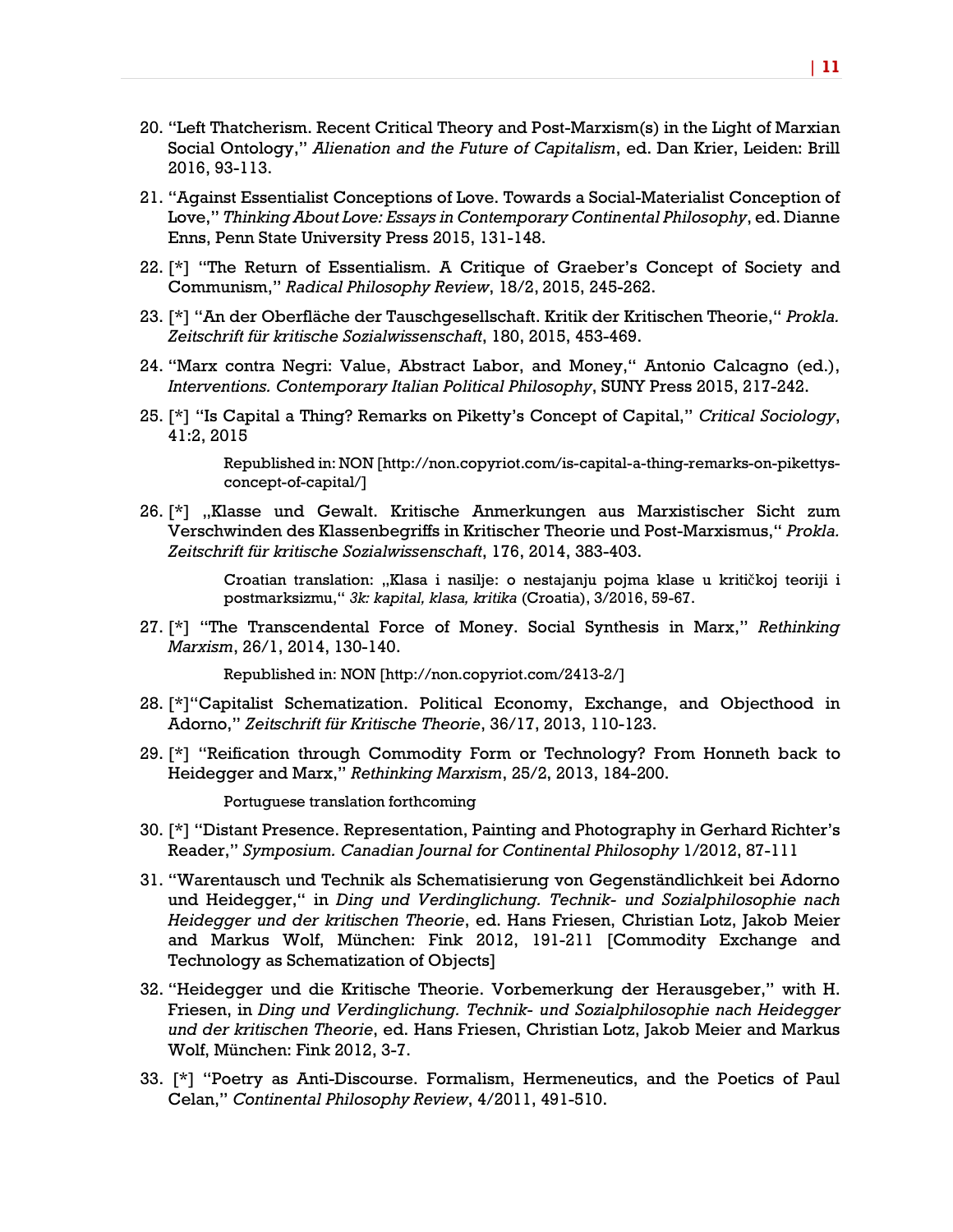- 34. "Faith, Freedom, Conscience. Luther, Fichte, and the Principle of Inwardness," in *The Devil's Whore: Reason and Philosophy in the Lutheran Tradition*, ed. Jennifer Hockenbery Dragseth, Fortress Press 2011, 95-101.
- 35. "Husserl as the Modern Plato? On Hopkins' Reading of Husserl," *Comparative and Continental Philosophy,* with Corinne Painter, 2/2011, 255-268
- 36. "Fritz Kaufmann's Aesthetics," *Handbook of Phenomenological Aesthetics*, ed. L. Embree, Dordrecht/Boston: Springer 2010, 176-181.
- 37. "The Photographic Attitude. Barthes with Husserl," in *Phenomenology, Archaeology, Ethics: Current Investigations of Husserl's Corpus*, ed. Sebastian Luft and Pol Vandevelde, Continuum 2010, 152-167.
- 38. "Ästhetik und ungenaues Denken," in *Über das alte Vorurteil für das Neue. Vernunft als Quelle von Innovation*, ed. Lothar Knopp und Markus Holzinger, München: Fink 2010. [Aesthetics and Imprecise Thinking]
- 39. "Im-Bilde-sein: Husserls Phänomenologie des Bildbewusstseins," in *Das Bild als Denkfigur. Funktionen des Bildbegriffs in der Philosophiegeschichte von Platon bis Nancy*, ed. Sabine Neuber, München: Fink 2010, 167-181. [Husserl's Phenomenology of Image Consciousness]
- 40. [\*] "The Historicity of the Eye. A Phenomenological Defense of the Culturalist Conception of Perception," *Phänomenologische Forschungen - Phenomenological studies - Recherches Phénoménologiques*, 2010, 107-122.
- 41. [\*] "Representation or Sensation? A Critique of Deleuze's Philosophy of Painting," *Symposium. Canadian Journal for Continental Philosophy*, 13/1, 2009, 59-73.

For a critical review of my article see Henry Somers-Hall, "Representation and Sensation-A Defense of Deleuze's Philosophy of Painting", *Journal of Aesthetics and Phenomenology,* 3/1, 55-65.

- 42. [\*] "Formations: Gadamer's Hermeneutics of Images," *Research Journal of the Iranian Academy of Arts*, 2009/2, 30-42. [in English and Persian]
- 43. [\*] "Sensation, Alterity, and Self-Consciousness. On Fichte and Levinas," *Klesis - Revue Philosophique*, 7/2008, 80-90 [online].
- 44. "Discipline," *Encyclopedia of the Modern World*, ed. Peter N. Stearns, Oxford: Oxford University Press 2008
- 45. "Phenomenology and the Question of the Non-Human Animal," in *Phenomenology and the Non-Human Animal*, ed. Christian Lotz and Corinne Painter, Contributions to Phenomenology, Dordrecht: Springer 2007, 1-12
- 46. [\*] "Depiction and Plastic Perception. A Critique of Husserl's Theory of Picture Consciousness," *Continental Philosophy Review*, 2/2007, 171-185.
- 47. [\*] "Existential Idealism? Fichte and Heidegger," in *Epoché,* Vol. 12, 1/2007, 109-135.
- 48. [\*] "Cognitivism and Practical Intentionality. A Critique of Dreyfus' Critique of Husserl," *International Philosophy Quarterly*, 2/2007, 153-166.
- 49. [\*] "Responsive Life and Speaking To the Other. A Phenomenological Interpretation of Book One of Augustine's *Confessions,*" *Augustinian Studies,* 37/1, 2006, 89-109.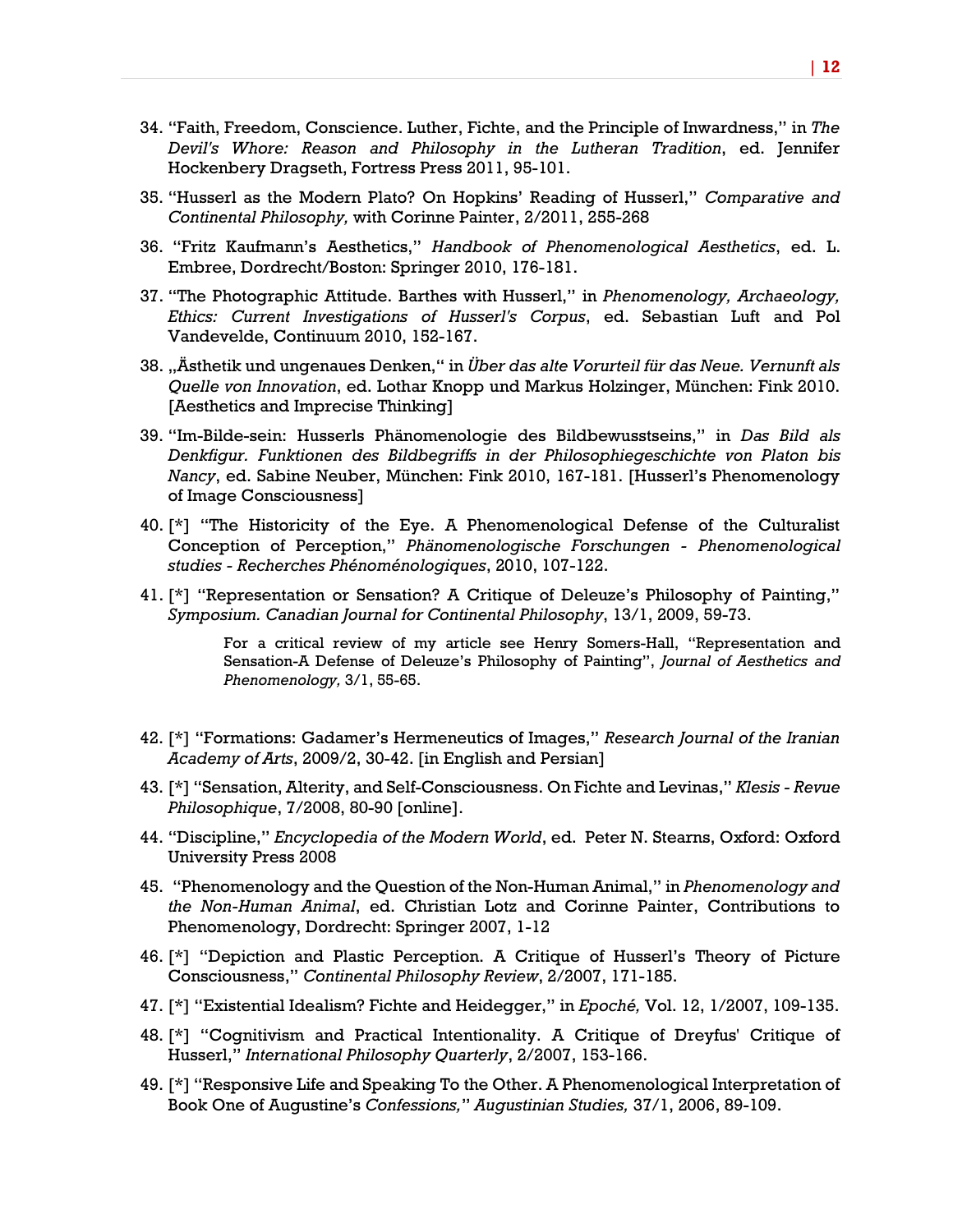- 50. [\*] "The Events of Morality and Forgiveness: Kant and Derrida," *Research in Phenomenology*, 36/2006, 255-273.
- 51. [\*] "Action: Phenomenology of Wishing and Willing in Husserl and Heidegger," *Husserl Studies*, 2/2006, 121-135.
- 52. "Psyche or Person? Husserl's Phenomenology of Animals," in *Interdisziplinäre Perspektiven der Phänomenologie*, ed. D. Lohmar and D. Fonfara, Phänomenologica, Boston: Springer, 2006, 190-204.
- 53. "L'assoluto postmoderno. Heidegger, Derrida e I limiti interni del linguaggio,"in Limnatis N., Pastore L. (a cura di), *Prospettive sul Postmoderno*, Milano: Edizioni Mimesis 2006, 149-175 [The Postmodern Absolute. The Inner Limits of Speaking in Heidegger and Derrida]
- 54. "Tod, Wille, Zeit. Die praktische Konzeption des Selbstbewusstseins bei Lévinas'", in *Lévinas' Ethik im Kontext*, Christian Kupke (Hrsg.), Berlin: Parodos Verlag 2005, 73-92 [Death, Will, Time. The Practical Conception of Self-Awareness in Levinas]
- 55. [\*] "Non-Epistemic Self-Awareness. On Heidegger's Reading of Kant's Practical Philosophy," *Journal of the British Society of Phenomenology*, Vol 36, No. 1, 2005.
- 56. [\*] "From Nature to Culture? Diogenes and Philosophical Anthropology," *Human Studies*, Vol. 28, Nr. 1, 2005, 41-56.
- 57. "Certainty of Oneself. On Fichte's Conception of Conscience as Non-epistemic Self-Understanding," *Southwest Philosophy Review*, 20/1, 2004, 25-36.
- 58. [\*] "Recollection, Mourning and the Absolute Past: Husserl, Freud and Derrida," *New Yearbook for Phenomenology and Phenomenological Philosophy*, Vol.3, Nr. 4, 2004, 121- 141.
- 59. "Schuld und Reue. Zur Konstitution der Erinnerung in ethischen Selbstverhältnissen", in *Erinnerung. Philosophische Positionen, Perspektiven und Probleme,* Chr. Lotz, T.Wolf und W.Ch. Zimmerli (Hrsg.), München: Fink 2004, 147-161. [Guilt and Remorse. The Constitution of Remembering within the Practical Self]
- 60. "Einleitung", in *Erinnerung. Philosophische Positionen, Perspektiven und Probleme,*  Chr. Lotz, T.Wolf und W.Ch. Zimmerli (Hrsg.), München: Fink 2004, 7-19.
- 61. "Das Ereignis des Unverständlichen. Husserls Hermeneutik und die genetische Phänomenologie", in *Von Bergson bis Deleuze. Zum Erfahrungsbegriff der französischen Gegenwartsphilosophie*, Marc Rölli (Hrsg.): München: Fink 2004, 37-58 [Husserl's Hermeneutics and Genetic Phenomenology]
- 62. "Von der Empfindung zur Zärtlichkeit. Wertfühlen, Sehnen und Selbstaffektion (Husserl und Levinas)", in *Jahrbuch der Gesellschaft für Philosophie und Wissenschaften von der Psyche*, Würzburg: Königshausen&Neumann 2003, 113-137. [Value-Feelings, Longing and Self-Affection. On Husserl and Levinas]
- 63. [\*] "Sehnsüchtiges Sein. Anmerkungen zu Fichte und Husserl," *Fichte-Studies* 22, 2003, 155-169. [Longing. On Fichte and Husserl]
- 64. [\*] "Husserls Genuss. Über den Zusammenhang von Leib, Affektion, Fühlen und Werthaftigkeit," *Husserl-Studies*, 18/1, 2002, 19-39. [On the Connection of the Lived Body, Feelings and Values]"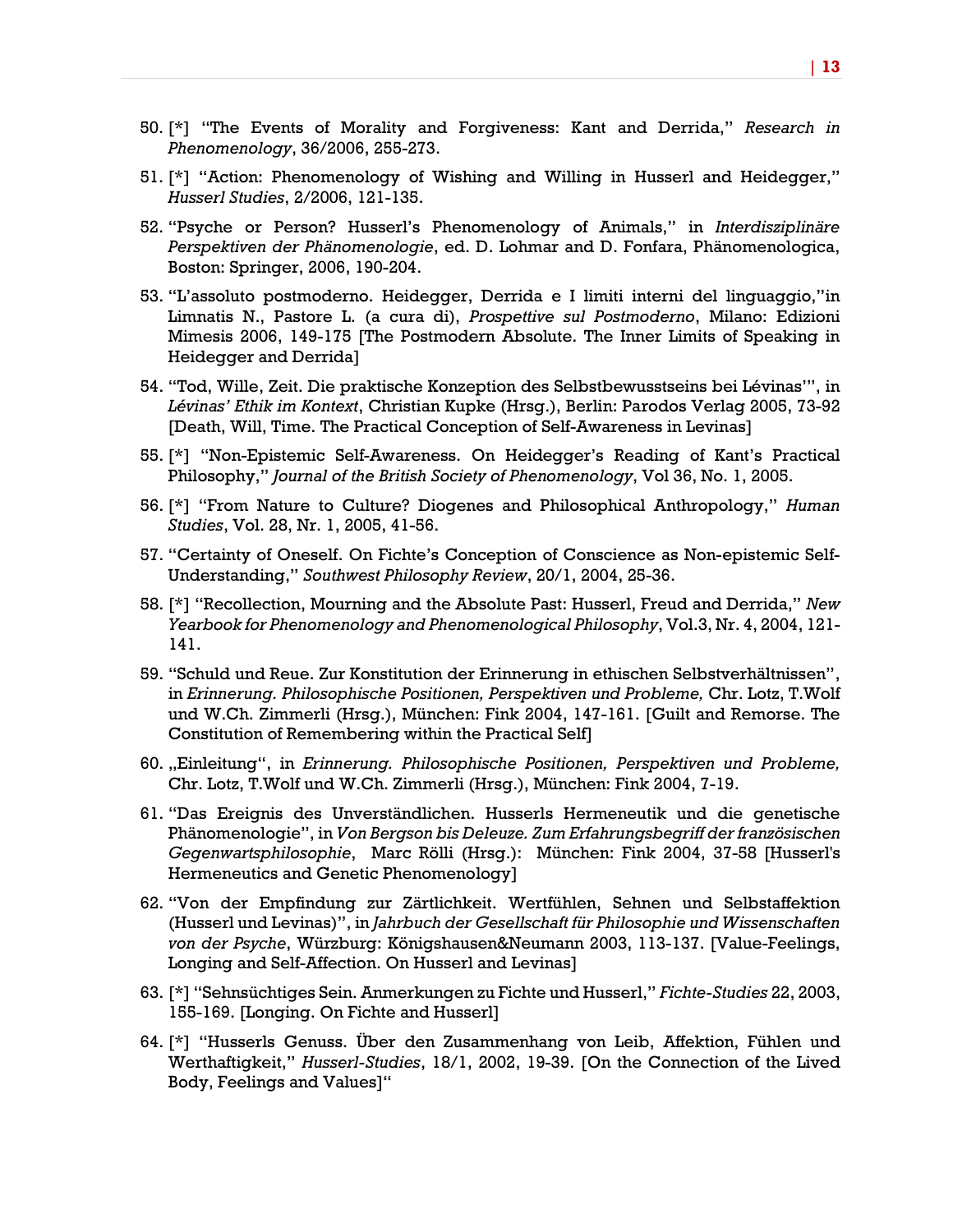- 65. [\*] "Verfügbare Unverfügbarkeit. Über theoretische Grenzen und praktische Möglichkeiten der Erinnerung bei Husserl," *Phänomenologische Forschungen - Phenomenological studies - Recherches Phénoménologiques*, 1/2002, 207-231 [On Remembering in Husserl]
- 66. [\*] "Mitmachende Spiegelleiber. Anmerkungen zur Phänomenologie konkreter Intersubjektivität bei Husserl," *Zeitschrift für philosophische Forschung* 56, 1/2002, 72- 95 [On the Phenomenology of Intersubjectivity in Husserl]
- 67. "Phantasie, Eidetik, Spiel. Überlegungen zur faktischen Herkunft philosophischen Bewußtseins", in *Subjektivität - Verantwortung - Wahrheit. Neue Aspekte der Phänomenologie Edmund Husserls*, David Carr, Christian Lotz (Hrsg.), Frankfurt/M.: Lang 2002, 87-103. [Considerations concerning the Origin of Philosophical Consciousness]
- 68. "Neue Aspekte der Phänomenologie Edmund Husserls?" in *Subjektivität - Verantwortung - Wahrheit. Neue Aspekte der Phänomenologie Edmund Husserls,* David Carr, Christian Lotz (Hrsg.), Frankfurt/M.: Lang 2002, 7-17. [New Aspects of Husserl's Phenomenology?]
- 69. "Zeit," *Gedächtnis und Erinnerung. Ein interdisziplinäres Lexikon*, Jens Rucharz, Nicolas Pethes (Hrsg.), Hamburg: Rowohlt 2001, 665-670. [entry on Time and Memory]
- 70. "Achtung oder Angst? Zu Heideggers Auslegung des praktischen Selbstbewusstseins bei Kant", in *Kant und die Berliner Aufklärung. Akten des VIII. Internationalen Kantkongresses,* Gerhardt, Volker; Horstmann, Rolf., Schumacher, Ralf (Hrsg.), Berlin: de Gruyter 2001, 552-562. [Respect or Angst? On Heidegger's Kant interpretation of practical subjectivity]
- 71. [\*] "Versprechen Verzeihen, Erinnern Vergessen. Zur ethischen Konstitution der Subjektivität," *Studia Philosophica* 60/2001, 77-94. [Promising – Forgiving, Remembering – Forgetting. On the Ethical Constitution of Subjectivity]
- 72. [\*] "Erinnerte Zukunft. Über die Möglichkeit der Verzeihung im Angesicht des Holocaust," *Universitas. Zeitschrift für interdisziplinäre Wissenschaft* 1/2001, 62-71. [Remembered Future. On the Possibility of Forgiving in the Face of the Holocaust]
- 73. "Wie ein Gesicht im Sand? Philosophische Perspektiven der menschlichen Subjektivität heute," *Marburger Unijournal* 1/2001, 5-10. [Philosophical Perspectives on Human Subjectivity today]
- 74. "Wissen wir, was wir tun? Versuch einer transzendentalphänomenologisch motivierten Kritik der Selbstbewußtseinstheorie Manfred Franks", in *Philosophie als Denkwerkzeug. Zur Aktualität transzendentalphilosophischer Argumentation*, Götze, M., Lotz, C., Pollok, K., Wildenburg, D. (Hrsg.), Würzburg 2000, 207-223.
- 75. "Von Brüchen und Zusammenbrüchen. Husserls Bestimmung der Ungewißheit als konstitutives Moment der Erfahrung", in *Die Zukunft des Wissens. XVIII. Deutscher Kongreß für Philosophie,* Jürgen Mittelstraß (Hrsg.), Konstanz 1999, 732-740. [Husserl's Definition of Uncertainty as a Constitutive Moment of Experience]
- 76. "Wiederverzauberung der Welt? Martin Heidegger und die philosophische Topographie der Zwanzigerjahre in Marburg," *Marburger Unijournal* 3/1999, 14-18. [Martin Heidegger and the Philosophical Situation in Marburg during the 20s]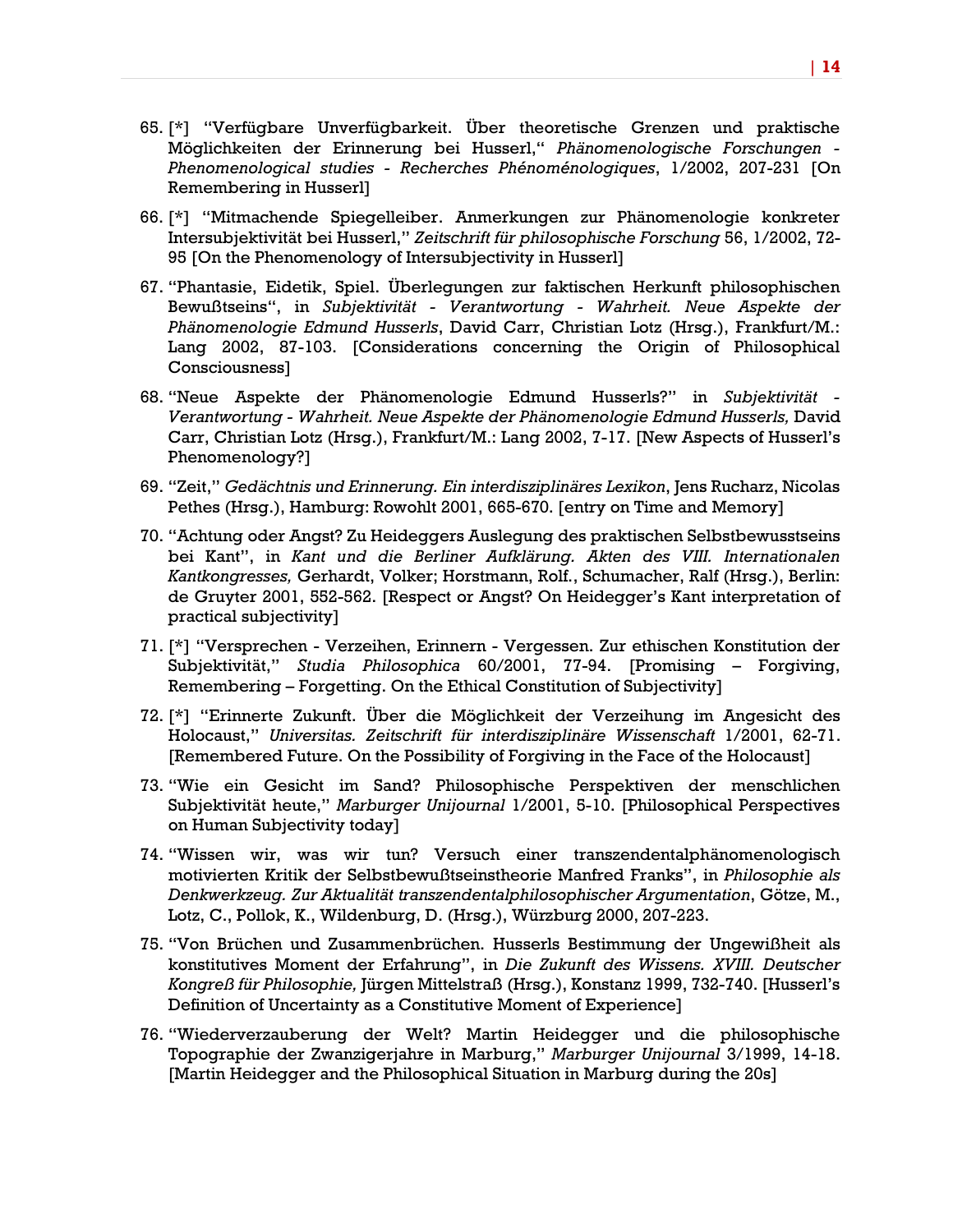Reprinted in: *Geburtlichkeit und Sein zum Tode. Materialsammlung Spielzeit 2011/12*, Hessisches Landestheater Marburg, 2011.

#### Reviews

(in progress) "Adorno, Die Frankfurter Seminare Theodor W. Adornos, 4 volumes," *Marx&Philosophy Review of Books*

(in progress) "Eric-John Russell, Spectacular Logic in Hegel and Debord: Why Everything is as it Seems," *Logos*

- 1. (in press) "Nicholas Brown, Autonomy. The Social Ontology of Art under Capitalism," *Science & Society*
- 2. "Stuart Hall, Selected Writings on Marxism," *Marx&Philosophy Review of Books*, March 31, 2022 (URL: https://marxandphilosophy.org.uk/reviews/20099\_selected-writingson-marxism-by-stuart-hall-reviewed-by-christian-lotz/)
- 3. "Claudia Deglau and Patrick Reinard (eds.), Aus dem Tempel und dem ewigen Genuß des Geistes verstoßen? Karl Marx und sein Einfluss auf die Altertums- und Geisteswissenschaften," *The Classical Review* 72.1, 2022, 331-334.
- 4. "Theodor W. Adorno, Philosophical Elements of a Theory of Society," *Marx&Philosophy Review of Books*, February 1, 2021 (URL: https://marxandphilosophy.org.uk/reviews/18694\_philosophical-elements-of-atheory-of-society-by-theodor-w-adorno-reviewed-by-christian-lotz/)
- 5. "Lukacs 2.0. Über zwei neue Bücher von Richard Westerman und Konstantinos Kavoulakos," *Lukacs Jahrbuch 2019/20* (Münster: Aisthesis Verlag, 2021), 91-102. (extended and modified version of nr.7)
- 6. "Ashley Bohrer, Marxism and Intersectionality. Race, Gender, Class and Sexuality under Contemporary Capitalism," *Marx&Philosophy Review of Books,* January 27, 2021 (URL: https://marxandphilosophy.org.uk/reviews/18689\_marxism-andintersectionality-race-gender-class-and-sexuality-under-contemporary-capitalismby-ashley-j-bohrer-reviewed-by-christian-lotz/)
- 7. "Lukács is Dead. Long live Lukács." Review of Richard Westerman: Lukacs's Phenomenology of Capitalism and Konstantinos Kavoulakos: Georg Lukács's Philosophy of Praxis. From Neo-Kantianism to Marxism," *Radical Philosophy Review,*  22/2, 2019, 295–301.
- 8. "Nancy Fraser and Rahel Jaeggi, Capitalism: A Conversation in Critical Theory," *Marx&Philosophy Review of Books*, November 21, 2018 (URL: https://marxandphilosophy.org.uk/reviews/16351\_capitalism-a-conversation-incritical-theory-by-nancy-fraser-and-rahel-jaeggi-reviewed-by-christian-lotz)
- 9. "Heide Gerstenberger: Markt und Gewalt. Die Funktionsweise des historischen Kapitalismus," *Marx&Philosophy Review of Books*, July 31, 2018 (URL: https://marxandphilosophy.org.uk/reviews/16027\_markt-und-gewalt-diefunktionsweise-des-historischen-kapitalismus-by-heide-gerstenberger-reviewedby-christian-lotz/).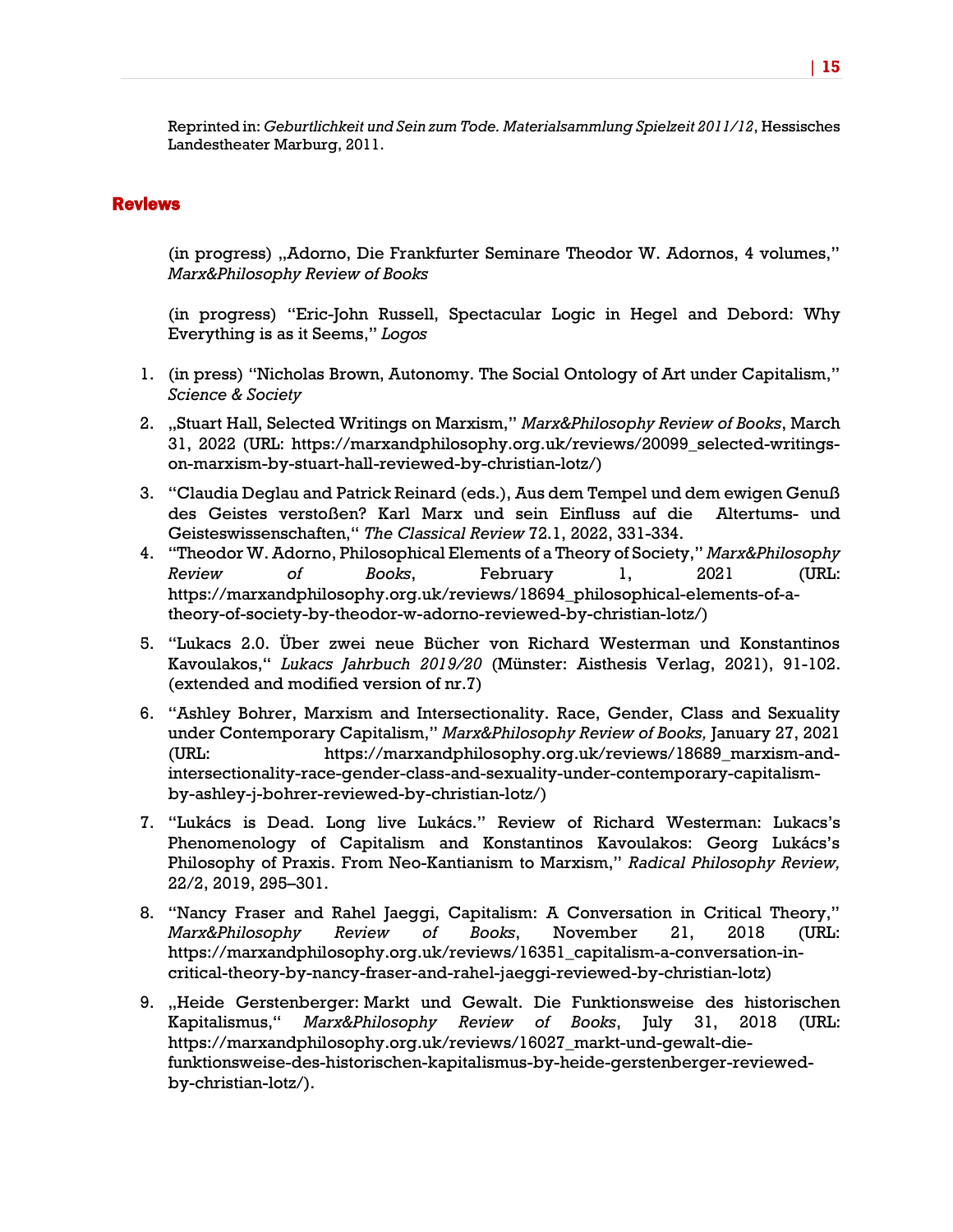- 10. "William Claire Roberts: Marx's Inferno. The Political Theory of Capital" *Contemporary Political Theory*, Supplement 3, 17/8, 2018, 139-142.
- 11. "Lambert Zuidervaart: Truth in Husserl, Heidegger, and the Frankfurt School," *Journal of the History of Philosophy*, 56:2, 2018, 379-380.
- 12. Patrick Murray: The Mismeasure of Wealth. Essays on Marx and Social Form," Marx&Philosophy Review of Books, Aug 18, 2017. (URL: https://marxandphilosophy.org.uk/2017/2792)
- 13. "Frank Engster: Das Geld als Maß, Mittel und Methode. Das Rechnen mit der Identität der Zeit," *Marx&Philosophy Review of Books*, Feb 24, 2016 (URL: http://marxandphilosophy.org.uk/reviewofbooks/reviews/2016/2219)
- 14. "Werner Bonefeld: Critical Theory and the Critique of Political Economy: On Subversion and Negative Reason," *Radical Philosophy Review*, 18/2, 2015, 337-342.
- 15. "Markus Wissen: Gesellschaftliche Naturverhältnisse in der Internationalisierung des Staates. Konflikte um die Räumlichkeit staatlicher Politik und die Kontrolle natürlicher Ressourcen," *Comparativ - Zeitschrift für Globalgeschichte und vergleichende Gesellschaftsforschung*, 1/2015, 97-101.
- 16. "Taipale, Joona: Phenomenology and Embodiment: Husserl and the Constitution of Subjectivity," *Husserl Studies,* 31/2, 2015, 183-188.
- 17. "Bernard Stiegler: The Re-Enchantment of the World: The Value of Spirit against Industrial Populism," *Marx&Philosophy Review of Books*, 3/11/2015 (URL: http://marxandphilosophy.org.uk/reviewofbooks/reviews/2015/1754)
- 18. "New work on Marx", *Marx&Philosophy. Review of Books*, 5/9/2014, [Luca Basso, Marx and Singularity: From the Early Writings to the Grundrisse. Brill, 2011; Massimiliano Tomba, Marx's Temporalities. Brill, 2012]. (URL: http://marxandphilosophy.org.uk/reviewofbooks/ reviews/2014/1019)
- 19. "Christian Marazzi: Capital and Affects," *Marx&Philosophy Review of Books*, 2013 (URL: http://marxandphilosophy.org.uk/reviewofbooks/reviews/2013/710)
- 20. "Slavoj Zizek: The Year of Dreaming Dangerously," *Marx&Philosophy Review of Books*, 2013 (URL: http://marxandphilosophy.org.uk/reviewofbooks/reviews/2013/697)
- 21. "Bernard Stiegler: For a New Critique of Political Economy?," *Marx&Philosophy Review of Books*, 1/2012 (URL: http://marxandphilosophy.org.uk/reviewofbooks/reviews/2012/476)
- 22. "Passivität," *Philosophische Rundschau* 58, 2011, 311-318. [Philipp Stöllger: Passivität aus Passion: Zur Problemgeschichte einer 'categoria non grata', and Victor Biceaga: The "Concept of Passivity in Husserl's Phenomenology]
- 23. "Kristin Gjesdal: Gadamer and the Legacy of German Idealism," *The Journal of the History of Philosophy* 49, 1/2011, 131-132.
- 24. "Andrew Feenberg: Between Reason and Experience: Essays in Technology and Modernity," *Marx&Philosophy Review of Books*, 4/2011 (URL: http://marxandphilosophy.org.uk /reviewofbooks/ reviews/2011/308)
- 25. "McGrath, S.J.: The Early Heidegger and Medieval Philosophy: Phenomenology for the Godforsaken," *The Medieval Review*, 9/2007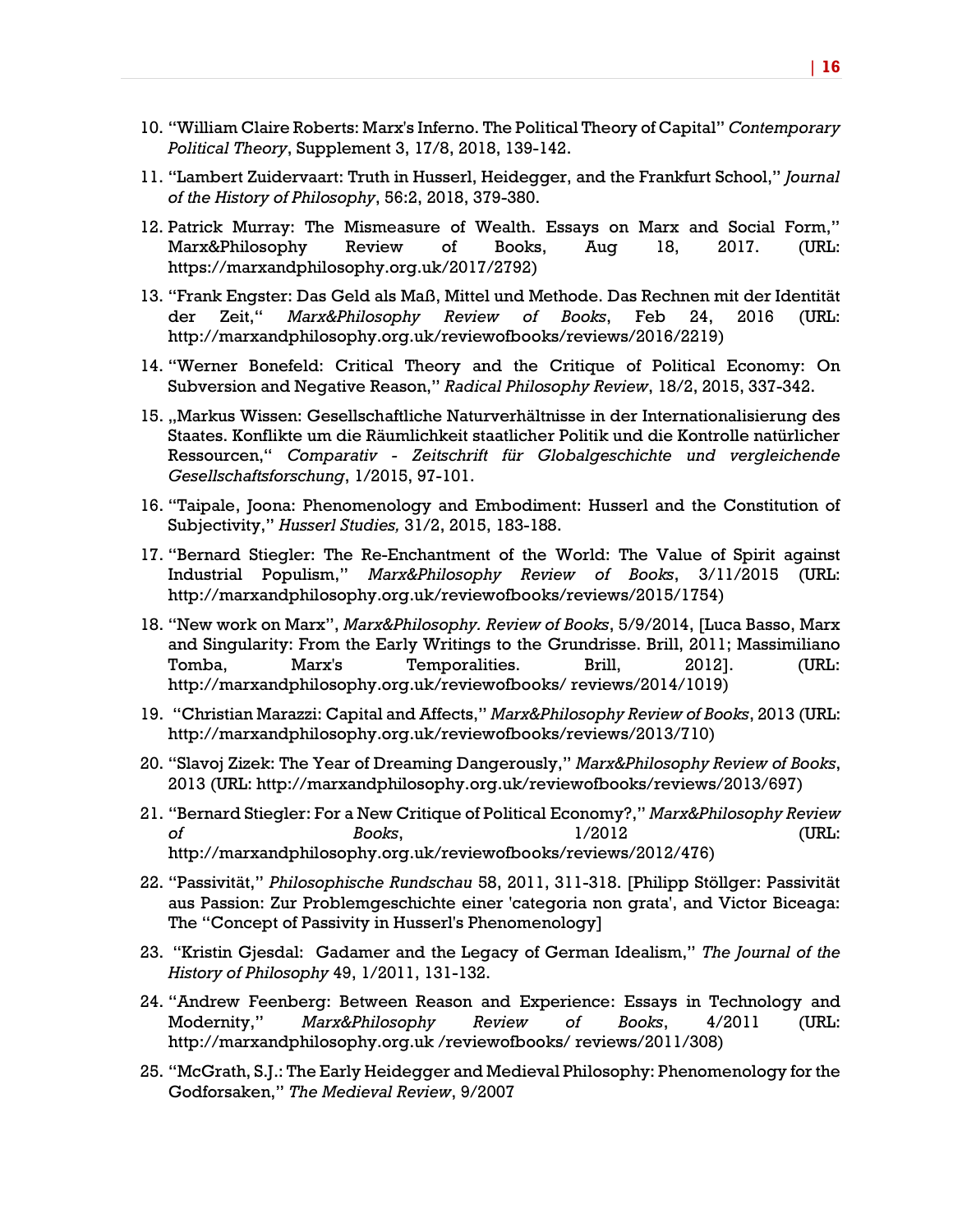- 26. "Dermot Moran: Husserl. The Founder of Phenomenology," *Teaching Philosophy*, 29/4, 2006, 373-376
- 27. "J.G. Fichte: System of Ethics," *Notre Dame Philosophy Reviews*, 11/14/2006 (URL: http://ndpr.nd.edu/review.cfm?id=8125)
- 28. "New Yearbook for Phenomenology and Phenomenological Philosophy", with Corinne Painter, *Husserl Studies* 2/2004, 170-178
- 29. "Manfred Frank: Selbstgefühl. Eine historisch-systematische Erkundung," *Zeitschrift für philosophische Forschung* 58, 2004, 298-301.
- 30. "Edmund Husserl: Natur und Geist. Husserliana, Bd. XXXII," and "Edmund Husserl: "Aktive Synthesen. Aus der Vorlesung 'Transzendentale Logik' 1920/21. Ergänzungsband zu 'Analysen zur passiven Synthesis'. Husserliana, Bd. XXXI," *Zeitschrift für philosophische Forschung* 2/2003, 160-166
- 31. "Lambert Wiesing: Philosophie der Wahrnehmung. Modelle und Reflexionen," *Journal Phänomenologie*, 17/2002
- 32. "Hans-Helmuth Gander: Selbstverständnis und Lebenswelt. Grundzüge einer phänomenologischen Hermeneutik im Ausgang von Husserl und Heidegger". *Zeitschrift für philosophische Forschung* 3/2002, 484-488.
- 33. "Dieter Thomä: Amerikanern. Eine Lebensweise wird besichtigt," *Universitas. Zeitschrift für transdisziplinäre Wissenschaft* 668, 2/2002, 211.
- 34. "Jean Petitot, Francisco Varela, Bernard Pachoud und Jean-Michel Roy (Hrsg.): Naturalizing Phenomenology. Issues in Contemporary Phenomenology and Cognitive Science," *Journal Phänomenologie*, 15/2001, 71-72.
- 35. "Ein Gruß hinüber zu Odysseus. Martin Heidegger zu Hölderlin und Griechenland". Martin Heidegger: Zu Hölderlin. Griechenlandreisen. Gesamtausgabe Bd. 75," *Literaturkritik.de*, 3, 2001
- 36. "Renato Cristin / Kyoshi Sakai: Phänomenologie und Leibniz," *Journal Phänomenologie* 15/2001, 68-71.
- 37. "Sonja Rinofner-Kreidl: Edmund Husserl. Zeitlichkeit und Intentionalität," *Journal of the History of Philosophy* (2001), 1, 650-651.
- 38. "Husserl-Circle-Meeting," with Corinne Painter, *Phänomenologische Forschungen - Phenomenological studies - Recherches phénoménologiques*, 1/2001, 66-71.
- 39. "James Richard Mensch: Postfoundational Phenomenology," *Journal of the History of Philosophy* (2001), 4, 596-598.
- 40. "Paul Ricoeur: Das Rätsel der Vergangenheit. Erinnern Vergessen Verzeihen, *Literaturkritik.de*, 2, 2000
- 41. "XVIII. Deutscher Kongreß für Philosophie," in *Zeitschrift für philosophische Forschung*, 2000/1, 111-119.
- 42. "Jörn Rüsen: Das Andere denken. Herausforderungen der modernen Kulturwissenschaften," *Literaturkritik.de*, 4, 2000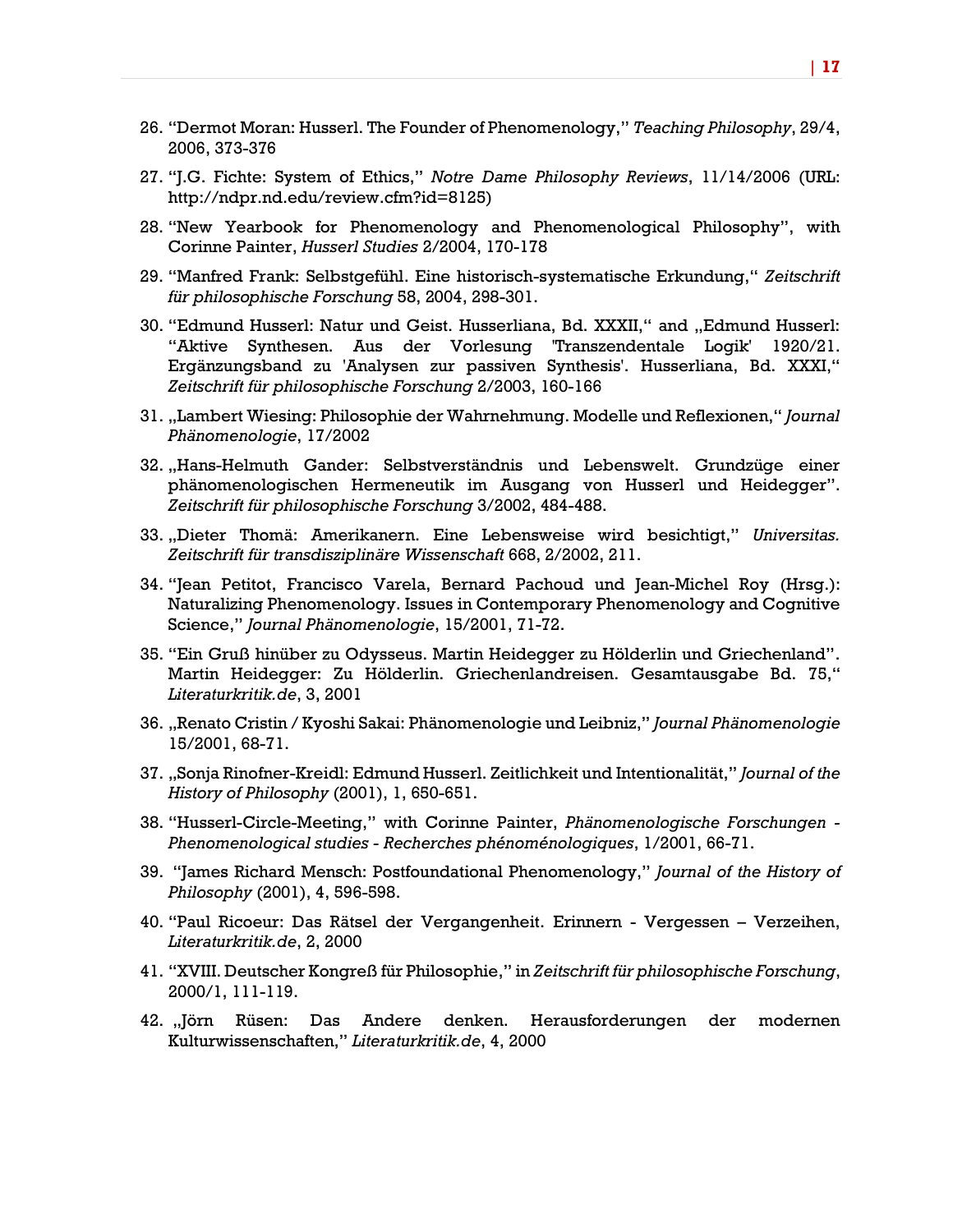- 43. "Rolf Kuehn: Husserls Begriff der Passivität. Zur Kritik der passiven Synthesis in der Genetischen Phänomenologie," *Sic Et Non. Online Forum für Philosophie und Kultur*. Online: <http://www.sicetnon.cogito.de/artikel/rezensio/kuehn.htm>
- 44. "Bernhard Waldenfels: Sinnesschwellen. Studien zur Phänomenologie des Fremden 3," *Literaturkritik.de*, 10, 1999
- 45. "Gisela Müller: Wahrnehmung, Urteil und Erkenntniswille Untersuchungen zu Husserls Phänomenologie der vorprädikativen Erfahrung," *Journal Phänomenologie* (1999), 12, 59-61.
- 46. "Einar Overenget: Seeing the Self. Heidegger on Subjectivity," *Journal Phänomenologie* 12/1999.
- 47. "Martin Thomé: Existenz und Verantwortung. Untersuchungen zur existenzialontologischen Fundierung von Verantwortung auf der Grundlage der Philosophie Martin Heideggers," *Journal Phänomenologie* (1999), 11, 82-84.
- 48. "Ulrich Pothast: Lebendige Vernünftigkeit. Zur Vorbereitung eines menschenangemessenen Konzepts," *Zeitschrift für philosophische Forschung* (1999), 4, 623-626
- 49. "Paolo Volonté: Husserls Phänomenologie der Imagination. Zur Funktion der Phantasie bei der Konstitution von Erkenntnis," *Journal Phänomenologie* (1999), 11, 77-79.
- 50. "Klaus Düsing: Selbstbewußtseinsmodelle. Moderne Kritiken und systematische Entwürfe zur konkreten Subjektivität," *Zeitschrift für philosophische Forschung* (1998), 4, 643-646.
- 51. "Christine Spahn: Phänomenologische Handlungstheorie. Husserls Untersuchungen zur Ethik," *Journal Phänomenologie* (1998), 10, 60-62.
- 52. "Bamberger Meisterkurs", *Information Philosophie* (1993), 4, 105-107.

#### Publications in national and regional media

- 1. "Den Anforderungen nicht mehr gewachsen. Die Krise in den USA ist vor allem eine Verfassungskrise," *Frankfurter Rundschau*, January 19, 2021, 22/23.
- 2. "Kartelle, Konkurrenz, Planung. Über einige Grundwidersprüche im gegenwärtigen Wirtschaftssystem," *Neues Deutschland*, July 29, 2017, 10.
- 3. "Ein Tag wird kommen. Sozialutopie bei Ingeborg Bachmann. Sozialutopie und Sprache bei Ingeborg Bachmann," *Neues Deutschland*, March 4, 2017, 23.
- 4. "Nah an der Monarchie. Die Trump-Regierung ist ein Symptom für die Krise der demokratischen Institutionen", *AK – Analyse und Kritik. Zeitung für linke Debatte und Praxis*, 624/February, 2017
- 5. "Informationskrieg und Expertokratie. Die herrschende US-Politik stützt sich auf enge Verbindungen von Expertise und Reichtum", *AK – Analyse und Kritik. Zeitung für linke Debatte und Praxis*, 623/January, 2017.
- 6. "Ungleichheit oder Verelendung?", *AK – Analyse und Kritik. Zeitung für linke Debatte und Praxis*, 623/January, 2017.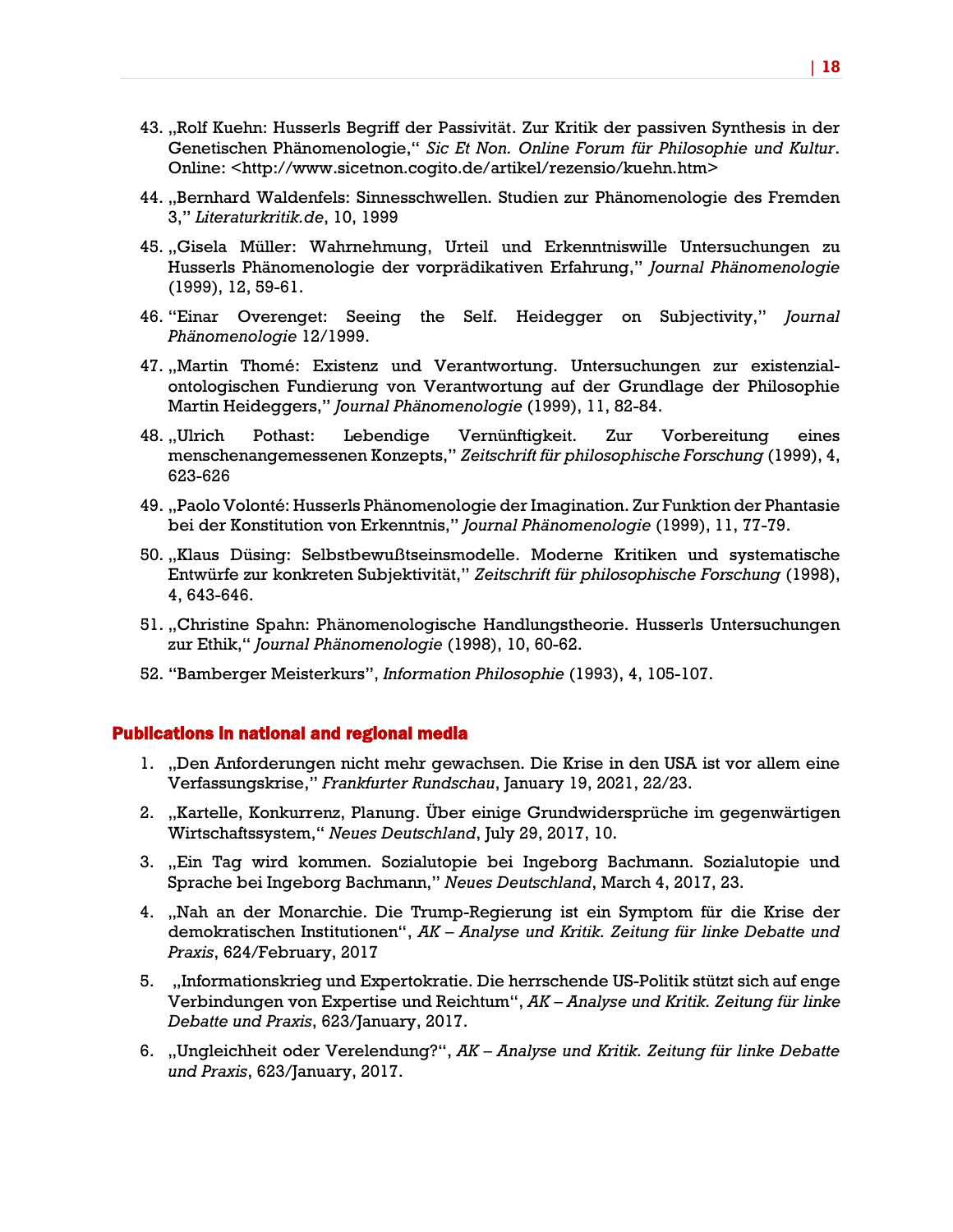- 7. "Wie links ist Trumps Wirtschaftspolitik?", *AK – Analyse und Kritik. Zeitung für linke Debatte und Praxis*, 622/December, 2016.
- 8. "Die Kosten zahlen immer die anderen. Stephan Lessenich kritisiert in seinem neuen Buch den globalen Kapitalismus − ohne dabei wirklich weh zu tun", *AK – Analyse und Kritik. Zeitung für linke Debatte und Praxis*, 622/December, 2016.
- 9. "Im Himmel der Ideen. Über Axel Honneths neues Sozialismus-Buch," *AK – Analyse und Kritik. Zeitung für linke Debatte und Praxis*, 613/February, 2016.
- 10. "Über Widersprüche im gegenwärtigen Kapitalismus", *Junge Welt*, 8/10/2014
- 11. "Vor 100 und 350 Jahren: Deutsch-französischer Philosophen-Gipfel: Hans-Georg Gadamer und René Descartes". Feature "Wir erinnern", *Deutschlandfunk*, 11.2.2000, (Radio-essay on Gadamer and Descartes)
- 12. "Was Täter und Opfer eint", *Rheinischer Merkur* 25, 6/25/99 (essay on war and forgiving)
- 13. "Neuer Ehrendoktor ist so alt wie das Jahrhundert", *Oberhessische Presse*, 6/23/99 (on Gadamer)
- 14. "Das menschliche Denken schafft Widersprüche", *Fränkischer Tag*, 7/15/96 (on Hersch)
- 15. "Der freie Mensch ist der Mitarbeiter der Geschichte", *Fränkischer Tag*, 7/14/96
- 16. "Die Verpflichtung gegenüber den künftigen Generationen", *Fränkischer Tag*, 6/28/95 (on Jonas)
- 17. "Der Glaube des Philosophen an das Selbstvertrauen der Vernunft", *Fränkischer Tag*, 6/24/95
- 18. "Der Weg zum menschenwürdigen Leben für alle", *Fränkischer Tag*, 6/26/95.
- 19. "Krieg kann nur von Fall zu Fall bekämpft werden", *Fränkischer Tag*, 1995
- 20. "Am Begriff des Fundamentalismus schieden sich die Ansichten", *Fränkischer Tag*, 6/28/93
- 21. "Wochen der Einmischung. Robert Spaemann bei den Hegelwochen", Dialog. Universitätszeitung der Universität Bamber, Juli/August 1993.

#### Misc. publications

- 22. "Interview with Karl-Otto Apel", with D. Wildenburg, M. Götze und K. Pollok. *Sic Et Non. Online Forum für Philosophie und Kultur.* Online: <URL: http://www.cogito.de/sicetnon /artikel/aktuelles/apel.htm> (1998)
- 23. "Die Watte aus den Ohren ziehen. Gespräch der Herausgeber mit Albert Mues." Götze, M., Lotz, C., Pollok, K. und Wildenburg, D. (Hrsg.): *Philosophie als Denkwerkzeug. Zur Aktualität transzendentalphilosophischer Argumentation*. Würzburg 1998, 15-32.
- 24. "Interview with Jeanne Hersch", with D. Wildenburg und K. Pollok: *Sic Et Non. Online Forum für Philosophie und Kultur*. Online: <URL: http://www.cogito.de/sicetnon/artikel /dialog/interv.htm> (1997)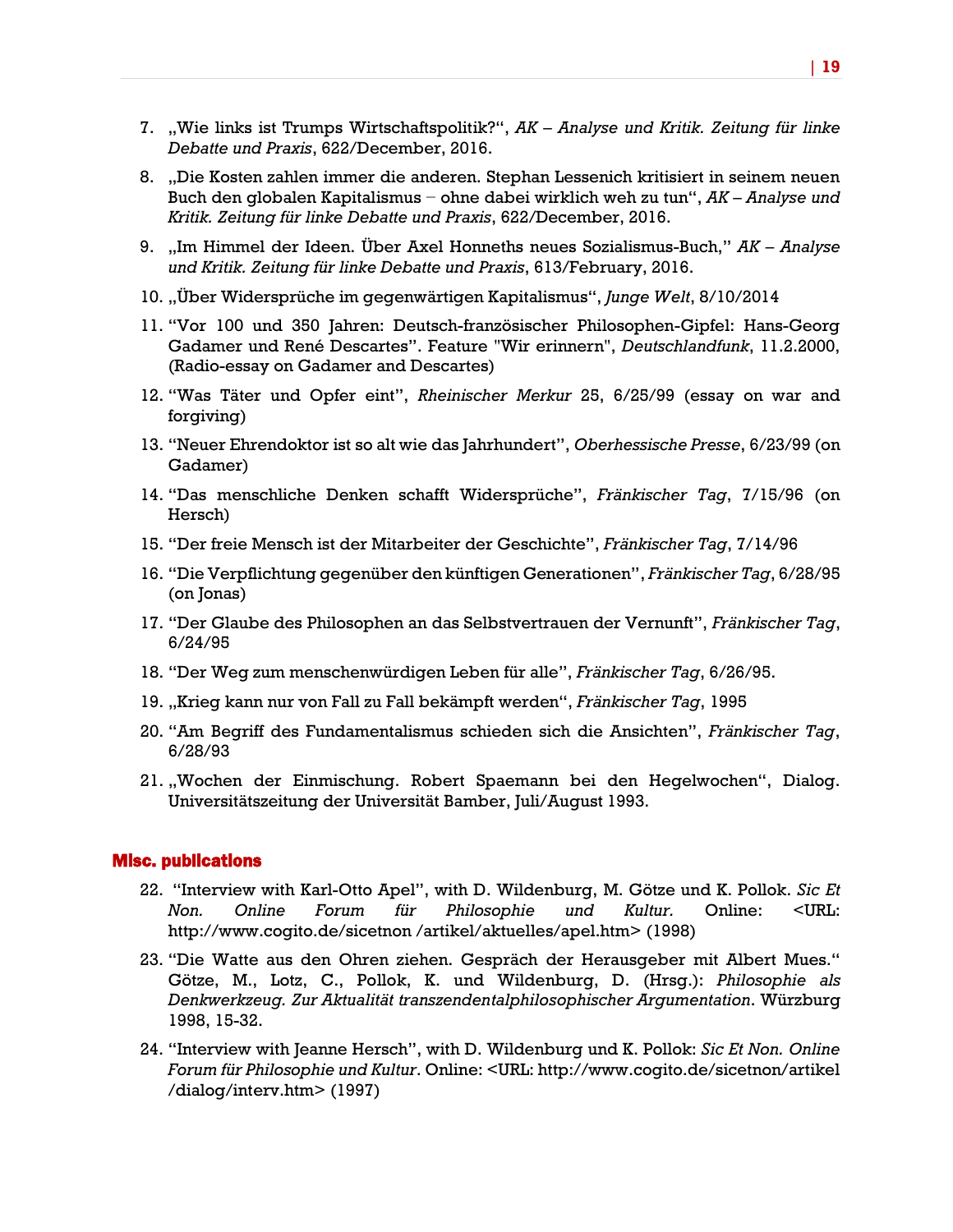# PRESENTATIONS

#### Presentations and lectures at conferences and universities

(Upcoming) "What is a (Social) Category?," invited, conference on Adorno and Heidegger, Hunter College/CUNY, New York, October 2022 [twice postponed, due to COVID-19]

- 1. "The Phenomenological Impulse in Critical Theory. On Adorno and Heidegger", Critical Theory Conference, Loyola Center, Rome, May 2022
- 2. "Why is Marx not a Hegelian and Why Should We Push him into a Phenomenological Matrix of Thought?," invited, Critical Theory between Kant and Hegel conference, University of Basel, May 2022
- 3. "Categories in Phenomenology and Critical Theory. On Heidegger and Lukacs", invited, Praxis Group, University of Lisbon/Portugal, May 2022
- 4. "Remarks on Phenomenology and Critical Theory," Critical Phenomenology Roundtable, March 2022, online/Zoom
- 5. "Arendt reads Luxemburg," Radical Philosophy Conference, November 2021, online/Zoom.
- 6. "Capital as Positionality. On Heidegger and Marx", SPEP, September 2021, online/Zoom.
- 7. "Brief Remarks on the Concept of Political Affect," PACT (Pacific Association for the Continental Tradition), July 2020, online/Zoom
- 8. "An Arendtian Reading of Luxemburg's Concept of Political Action and Freedom," Centre for Advanced Research in European Philosophy, March 2020, London/Ontario, Canada
- 9. "Why is Marx not a Hegelian?," Historical Materialism Conference, June 2019, Barcelona/Spain
- 10. "Capitalism as Totality. Remarks on Nancy Fraser", invited, panel with Nancy Fraser and Asad Haider, Red May Festival, May 2019, Seattle
- 11. "Value and Schematization", invited, Red May Festival Seattle, May 2019
- 12. "What is the Object of Capital, and Why is it a Critique?," conference, Marx's Critique of Political Economy and the Global Crisis Today. On the 150th Anniversary of the publication of Karl Marx's Capital, April 2017, Hofstra University
- 13. "Philosophical Elements of a Theory of Society. Adorno between Kant and Marx," invited, Association for Adorno Studies, March 2017, Duke University
- 14. "Value as Social Form. Lukacs and Marx" Radical Philosophy Association, November 2016, University of Kentucky, Lexington/KY
- 15. "Property and Conscience in Hegel. Critical Remarks on Shannon Hoff's The Laws of the Spirit. A Hegelian Theory of Justice," SPEP, October 2016, Salt Lake City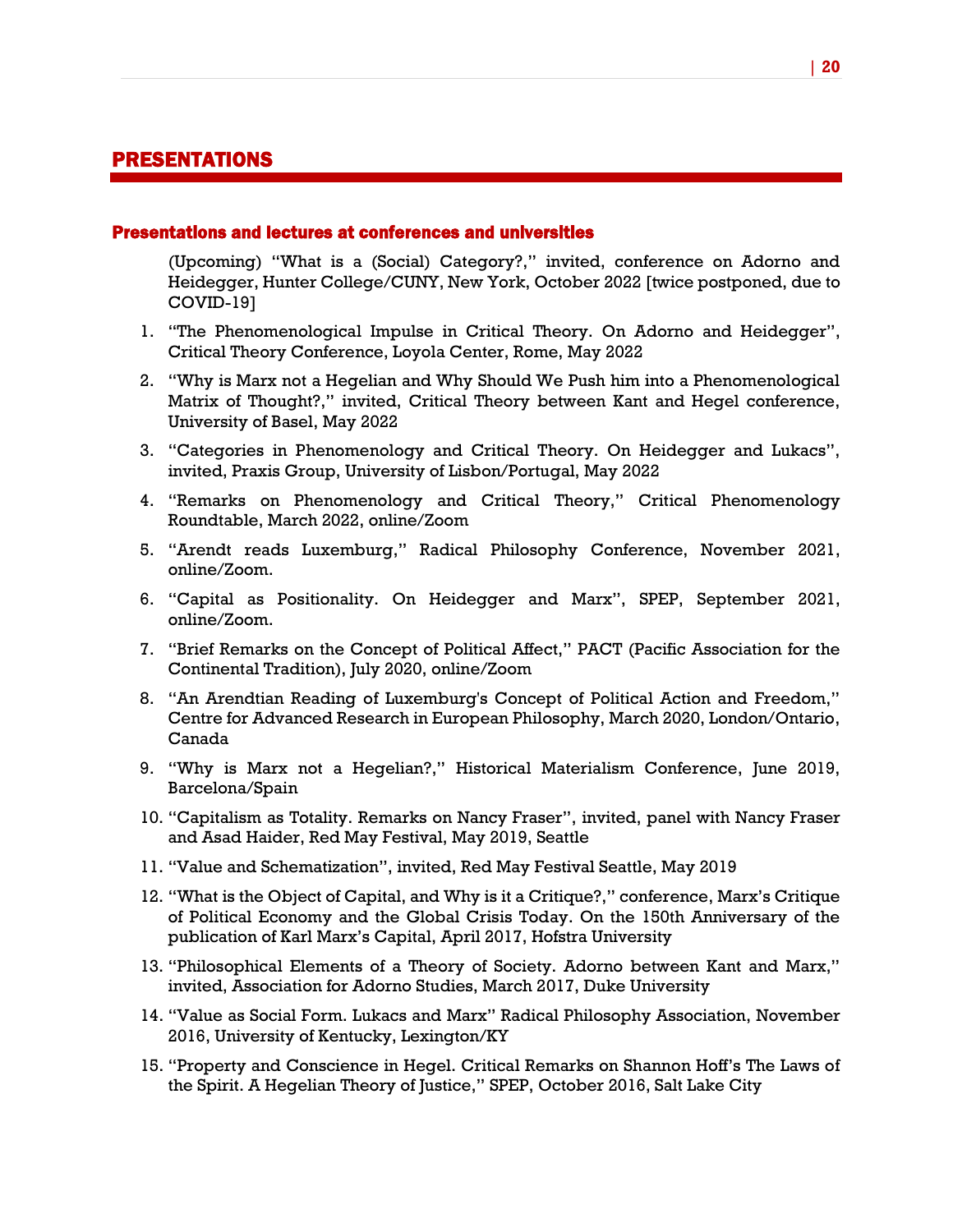- 16. "Grading in a Neoliberal University" Regional Teaching Philosophy Conference, September 2016, Eastern Michigan University, Ypsilanti/MI
- 17. "The Culture Industry Revisited," Social Theory Consortium, June 2016, Iowa State University
- 18. "Bertolt Brecht's *Kriegsfibel*. Realism Reconsidered," invited, 3rd Workshop New Directions in Critical Theory, June 2016, Iowa State University
- 19. "The Culture Industry. A Fresh Look at an old Concept," Historical Materialism Conference, York University, May 2016, Toronto/Canada
- 20. "Left Thatcherism. Badiou. A Polemics," SPEP, October 2015, Atlanta
- 21. "Representing Capital? Reflections on Burtynsky, Sekula, and Lukacs" invited,  $2<sup>nd</sup>$ workshop New Directions in Critical Theory, May 2015, Iowa State University
- 22. "Remarks on Adorno's Marxism," Historical Materialism Conference, April 2015, New York University, New York City/NY
- 23. "Society Does Not Exist? A Critique of Recent Post-Marxism," Radical Philosophy Association, November 2014, Stony Brook/NY
- 24. "Critical Theory of Society and Social Ontology in the Light of Recent Post-Marxism(s)," invited, workshop, New Directions in Critical Theory, June 2014, Iowa State University
- 25. "A Critique of Neo-Idealisms in Recent Post-Marxism," Historical Materialism Conference, May 2014, Toronto/Canada
- 26. "Inequality: How Much Is Too Much?," First Philosophy Town Hall Meeting, Public Library, February 2014, East Lansing
- 27. "Sensuality, Materiality, Painting. What is wrong with Jaspers' and Heidegger's van Gogh interpretations?," Karl-Jaspers Society, Central APA, February 2014, Chicago
- 28. "Causality Form or Commodity Form? Marx or Heidegger?," October 2013, SPEP, University of Oregon, Eugene/OR
- 29. "Autonomy of the Political? Marx through Poulantzas, Badiou, and Negri," *Conference of the Canadian Society or Continental Philosophy*, October 2013, Toronto/Canada
- 30. "Malerei, Photographie und Denken im Werk Gerhard Richters," invited, University of Magdeburg, May 2013, Magdeburg/Germany
- 31. "Capitalist Schematization. Abstraction, Exchange, and Objecthood in Adorno," SPEP, November 2012, Rochester
- 32. "Radicality as a Political Concept in the Early Marx (1843)," Radical Philosophy Association, October 2012, Buffalo/NY
- 33. "'The Transcendental Force of Money:' Real Abstraction through Commodity Form and Exchange," Historical Materialism Conference, York University, May 2012, Toronto/Canada
- 34. "Do we need a new Critique of Political Economy? A Critique of Stiegler," Pacific Association for Continental Philosophy, Seattle University, October 2011, Seattle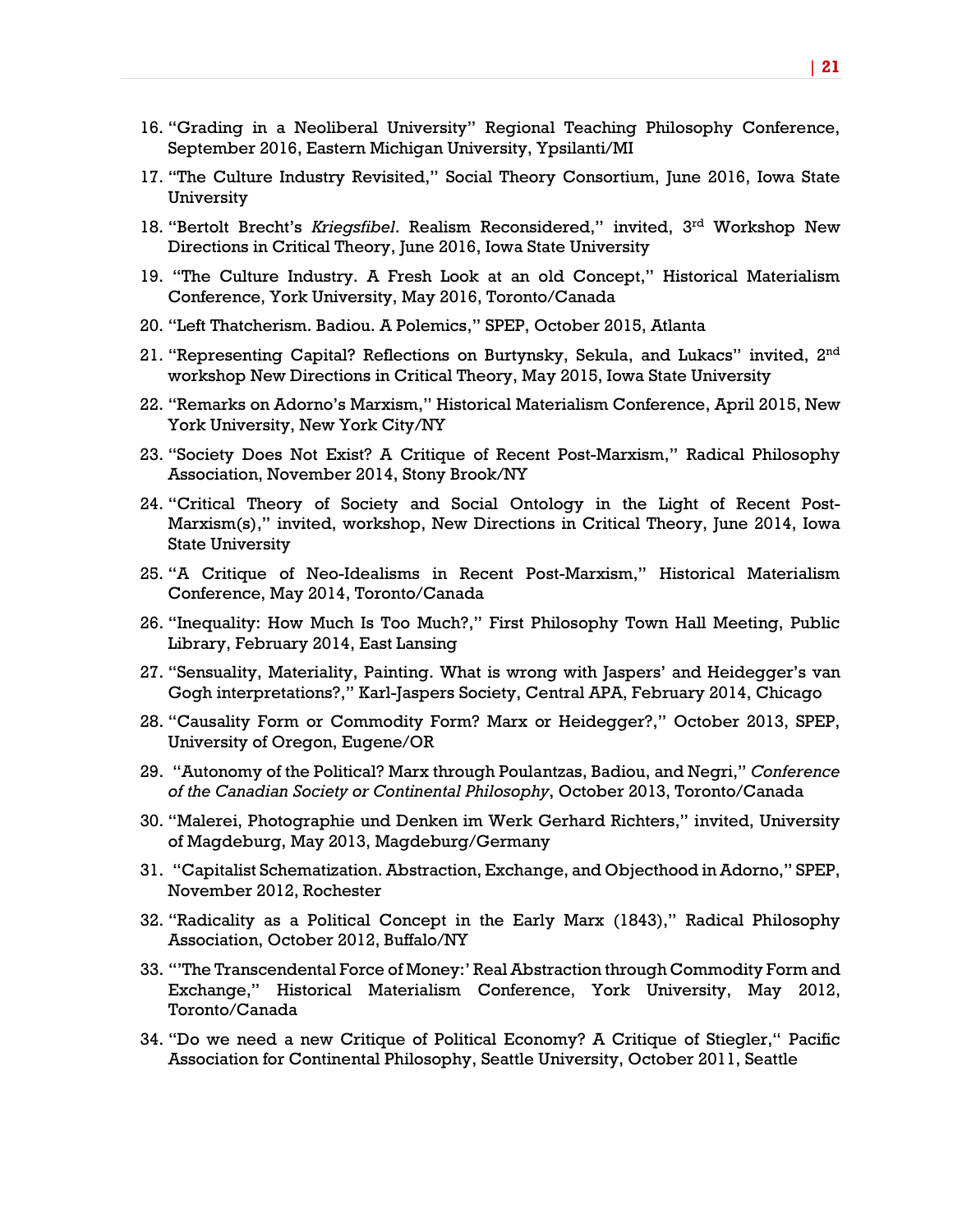- 35. "Warentausch und Technik als Schematisierung von Gegenständlichkeit bei Adorno und Heidegger," invited, University of Paderborn, July 2011, Paderborn/Germany
- 36. "Das Ding und die Einbildungskraft bei Heidegger und Adorno," Brandenburg Technical University Cottbus, workshop on reification and technology, July 2011
- 37. "Die Konstitution des Bildes und die Frage nach der Kunst. Ein kritischer Blick auf Husserl," invited, University of Cologne, April 2011, Köln/Germany
- 38. "Marx and Ontology. Reification in Heidegger," Conference of the Nordic Society for Phenomenology, April 2011, Reykjavík/Iceland
- 39. "How to Listen With Your Eyes. On Seeing, Reading, and Images," invited, Research Centre for European Philosophy and Creativity at King's University College, January 2011, London/Canada
- 40. "Manufacturing Consent in Times of War: Information and Ideology," invited, Democratization of Information: Power, Peril and Promise, Conference of the international Honor Society for Community Colleges, November 2010, Ann Arbor
- 41. "The Poetic Voice. An Adorno Inspired Critique of Gadamer," Pacific Association for the Continental Tradition, October 2010, University of San Francisco
- 42. "Celan's Poetics," Canadian Society of Continental Philosophy, October 2009, Kings College, Canada
- 43. "Formal Indication and the Problem of Radical Philosophy in Heidegger. A Response to Leslie A. MacAvoy," SPEP, October 2009, Georg-Mason University
- 44. "Delirium or Order? A Critique of Deleuze's Philosophy of Painting," December 2008, APA Eastern, Philadelphia
- 45. "Poetry as Anti-Discourse," invited, April 2009, Grand Valley State University
- 46. "Painting as Thinking. Hope, Death and Memory in Gerhard Richter's paintings 18th October 1977," November 2008, Radical Philosophy Association, San Francisco State University
- 47. "Delirium or Order? A Critique of Deleuze's Philosophy of Painting," October 2008, SPEP, Duquesne University
- 48. "The Photographic Attitude," June 2008, Husserl Circle, Marquette University
- 49. "The Event of the Image. Gerhard Richter, Painting, and Photography," invited, November 2007, University of San Francisco,
- 50. "Gadamer on Images," November 2007, SPEP, Chicago
- 51. "Hermeneutics of Image-Formations and Paintings. Gadamer, Boehm, Imdahl," September 2007, North-American Society for Hermeneutics, Villanova University
- 52. "The Intersubjective 'I." Fichte versus Levinas," April 2007, Nordic Society for Phenomenology, Copenhagen
- 53. "Participation and Articulation. Gadamer and the Hermeneutics of the Image," February 2007, Society for Phenomenology and the Media, San Diego
- 54. "Plastic Perception and *Bildliches Sehen*. A Critique of Husserl's Theory of Picture Consciousness," June 2006, Husserl Circle, Boston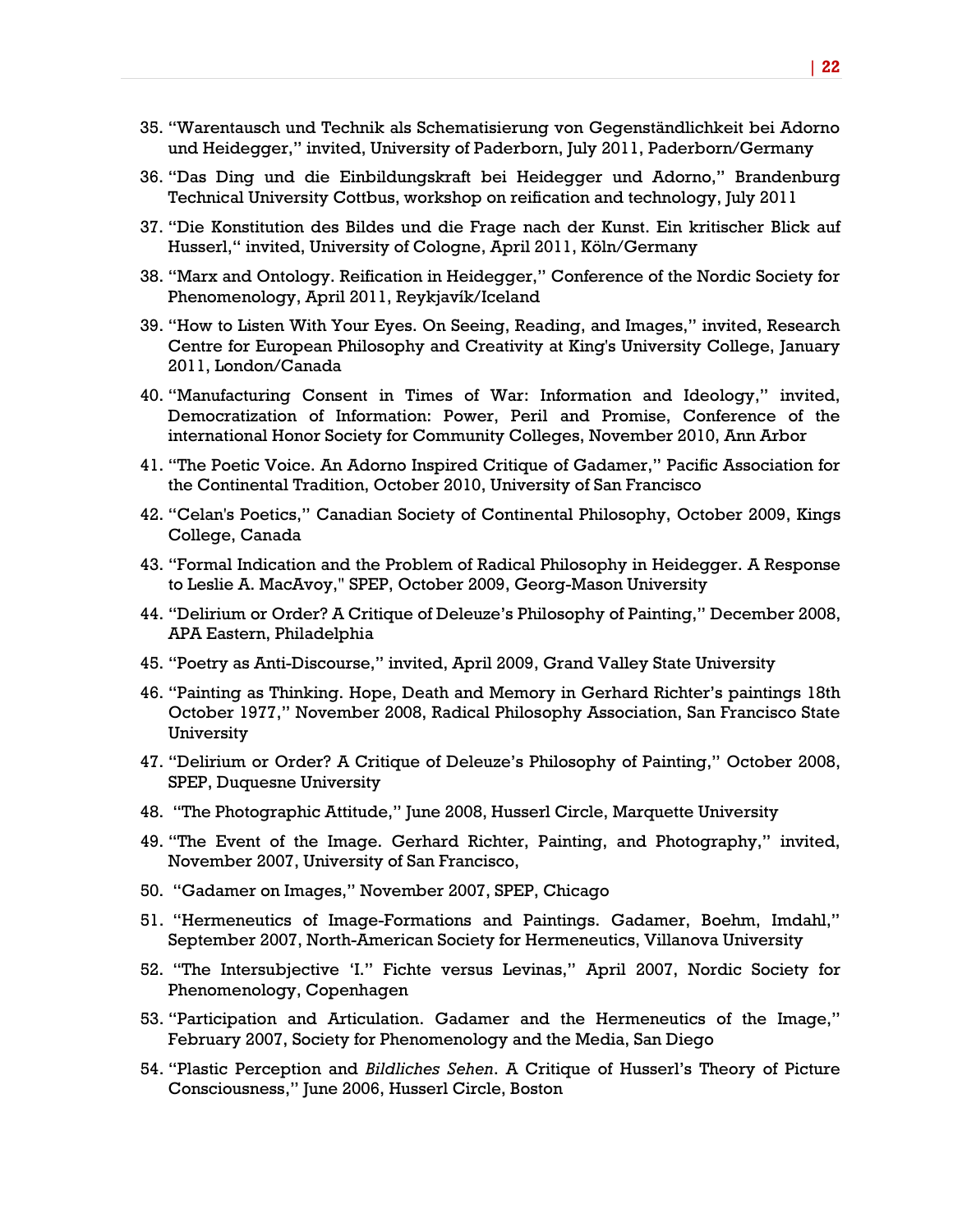- 55. "Self-Assurance. Ontology of the Self in Heidegger and Fichte," March 2006, North-American Fichte-Society, University of Vienna
- 56. "Trusting a Person versus Being a Trusting Person. A Response to Anthony Steinbock," October 2005, SPEP, Salt Lake City
- 57. "Husserl versus Kant. A Response to Abe Stone," June 2005, International Husserl Circle Conference, University College Dublin
- 58. "The Riddle of the Visible. Art as Philosophy," May 2005, Nelson-Atkins Museum of Art, Kansas City
- 59. "Justice in Derrida," invited, April 2005, Roundtable Discussion with Hugh Silverman, 2<sup>nd</sup> Annual Graduate Student Conference in Cultural and Literary Studies, Emporia State University
- 60. "The Madness of Reason: Morality and Forgiveness," February 2005, Kansas Philosophical Society
- 61. "Who am I? Hermeneutics of the Self between Life, Narration, and the Other," February 2005, Michigan State University
- 62. "Husserl on Memory," June 2004, Husserl Circle Conference, Washington, D.C.
- 63. "From Kant to Derrida," January 2004, Marquette University, Milwaukee
- 64. "For Us Man Himself is Mutually of no Value: Dignity in Kant and Marx," December 2003, Emporia State University
- 65. "On Fichte's Conception of Faith as Non-epistemic Self-Consciousness," November 2003, meeting of the Southwestern Philosophical Society, Memphis
- 66. "Background Awareness, the Practical Body and the Constitution of Oriented Space," November 2003, SPEP, Boston
- 67. "Faith, Morality, Conscience. On Fichte and Heidegger," May 2003, Philosophy Club Conference, May 2003, Seattle University
- 68. "Non-epistemic Self-Understanding. On some Aspects of Heidegger's Interpretation of Kant's Philosophy," January 2003, University of Kansas
- 69. "Phenomenology of Emotions, Feelings and Values," October 2002, Northwest Philosophy Conference, Reed College, Portland
- 70. "Merleau-Ponty and the Paradox of Expression. A Response," October 2002, Northwest Philosophy Conference, Reed College, Portland
- 71. "Husserl's Noema and the Internalism-Externalism Debate. A Response to Dan Zahavi," October 2002, Society for Phenomenological and Existential Philosophy, Chicago
- 72. "Adulterating Coinage. On Diogenes and Anthropology," May 2002, Philosophy Club Conference, Seattle University
- 73. "Play, Desire, Couriosity. A Critique of Heidegger's Reductions in 'Being and Time'," January 2002, CPT Conference, Emory University, Atlanta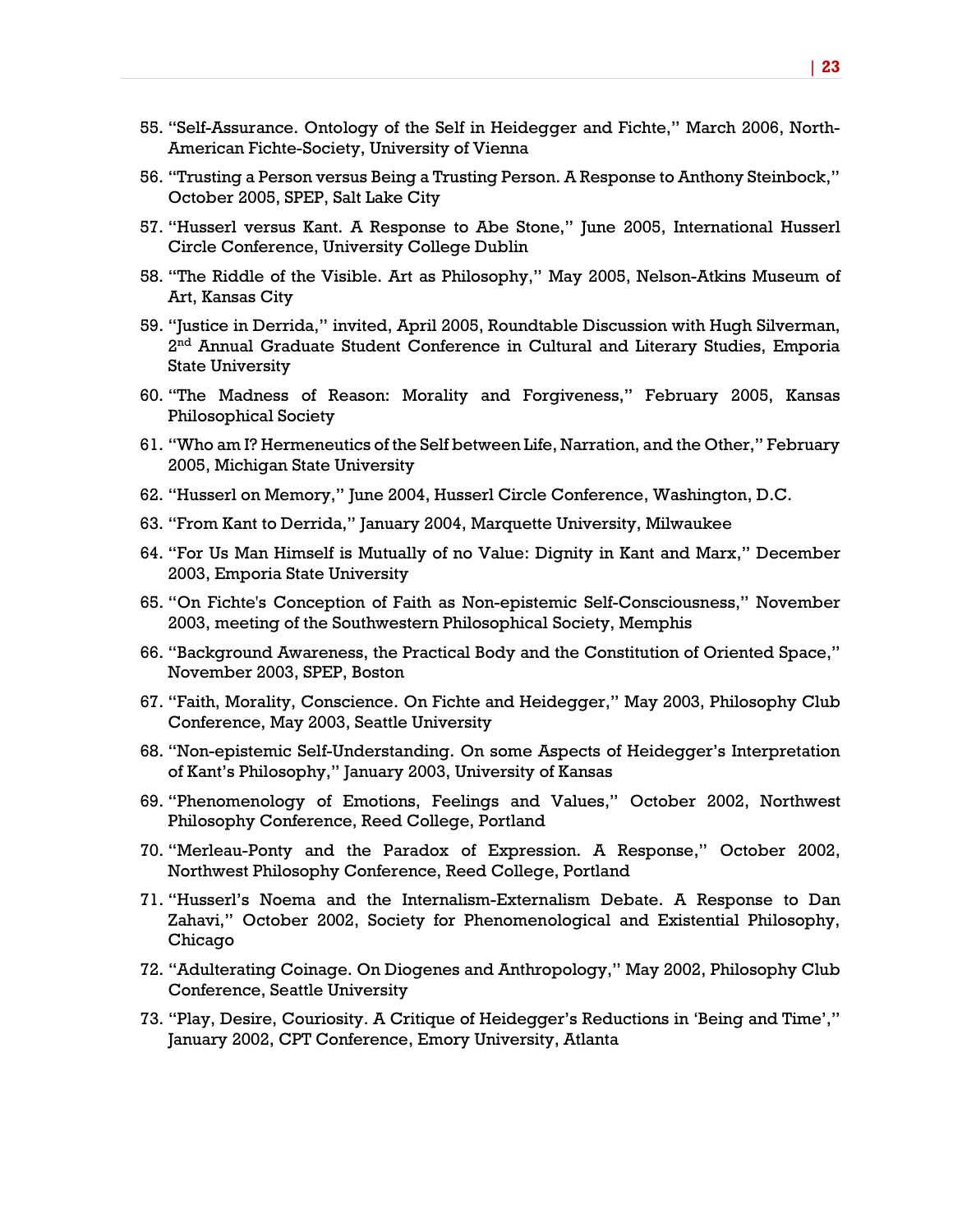- 74. "Der Doktor und das liebe Vieh. Husserl und das Problem der Tiere, (Husserl and the problem of animals)," October 2001, Second International Husserl conference, Cologne
- 75. "Das schwache Subjekt. Über Verzeihung als erinnerndes Vergessen. (The weak subject. On forgiving and forgetting)," invited, January 2001, University of Marburg
- 76. "The Lacking Subject. Some Remarks on the Phenomenon of Longing." Axer-Fellowship Lecture, May 2001, Seattle University
- 77. "Changing our Past? Remembering and Renewal in Husserl's Phenomenology," February 2001, Annual Meeting of the Husserl Circle, Indiana University, Bloomington
- 78. "Phantastisches oder phantasiertes Subjekt? Konstruktion und Anschauung bei Husserl im Ausgang von Fichte. (Construction and intuition in Husserl and Fichte)," January 2001, Workshop of the Collegium Philosophiae Transatlanticum "Zwei Wege zum Subjekt? Fichte and Husserl", University of Marburg
- 79. "Wiedererinnern, Versprechen und Verzeihen. (Recollection, Promising and Forgiving)," February 2000, Collegium Philosophiae Transatlanticum, University of Marburg
- 80. "Nichtkönnen. Überlegungen zu Affektion und Wert im Anschluß an Husserl. (Considerations on affection and value in Husserl)," March 2000, Conference of the "Gesellschaft für Philosophie und Wissenschaften der Psyche und der Deutschen Gesellschaft für anthropologische und daseinsanalytische Medizin", Berlin
- 81. "Achtung oder Angst? Zu Heideggers Auslegung von Kants Begriff der Achtung als Befindlichkeit. (On Heidegger's interpretation of Kant's notion of respect)," March 2000, International Kant-Kongreß, Humboldt-Universität Berlin
- 82. "Verzeihen und Versprechen. Zur ethischen Konstitution der Subjektivität. (Forgiving and promising. On the ethical constitution of subjectivity)," May 2000, Conference of the "Philosophical Society of Switzerland", Mendrisio, Italy
- 83. "Praktische Nähe und Ferne bei Husserl und Heidegger. (Practical nearness and distance in Husserl and Heidegger)," May 2000, National Workshop of the Collegium Philosophiae Transatlanticum, University of Marburg
- 84. "Mitmachen. Anmerkungen zur Phänomenologie konkreter Intersubjektivität bei Husserl. (Remarks on the phenomenology of intersubjectivity in Husserl)," June 2000, Austrian Philosophical Conference, Linz
- 85. "Die Wiederholung. Zur Frage nach der Unverfügbarkeit der subjektiven Geschichte bei Husserl. (Repetition. On the question of unavailability of the personal history in Husserl)," September 2000, Conference of the German Society of Phenomenological Research, Freiburg
- 86. "Sehnsüchtiges Sein. Fichte und Husserl über Affektion, Gefühl und Streben. (Fichte and Husserl on affection, feeling and striving)," October 2000, International Conference of the Fichte Society, Humboldt- Universität Berlin
- 87. "'I cannot throw away my hand'. On the Phenomenology of Practical Subjectivity and Practical Intentionality in Husserl and Heidegger," September 1999, the first annual meeting of the Collegium Philosophiae Transatlanticum "Is the Subject still dead?", State University of New York, Stony Brook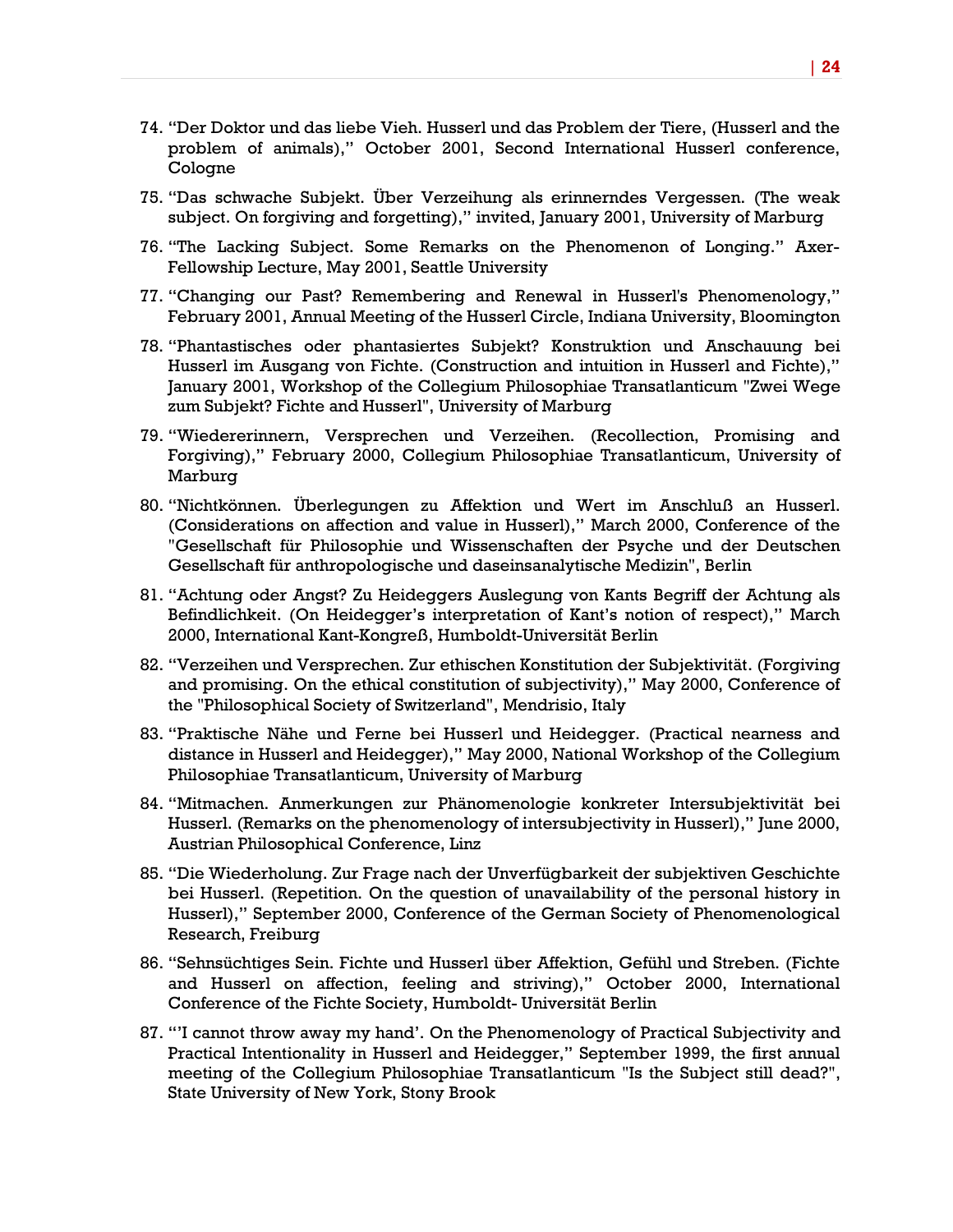- 88. "Von Brüchen und Zusammenbrüchen. Husserls Bestimmung der Ungewißheit als konstitutives Moment der Erfahrung. (Husserl's notion of uncertainty)," October 1999, the XVIII. German Conference for Philosophy, Universität Konstanz
- 89. "Störungen? Husserl und Heidegger über Negation und Erfahrungshemmung. (Husserl and Heidegger on negation and inhibition)," October 1999, Husserl Conference, Universitaet Koeln

#### Presentations and lectures at own institution

- 90. "Which Side Are You On? What Differentiates the Political Left from the Political Right?," MSU Philosophy Club, February 2020
- 91. "What is Commodity Fetishism?" MSU Philosophy Club, March 2019
- 92. "Private Property and Class Struggle," MSU Philosophy Club, November 2015
- 93. "Class Oppression and Political Apathy," MSU Philosophy Club, November 2014
- 94. "Remarks on Exploited Academic Labor," panel on the corporatization of the university and the exploitation of graduate student and non-tenured faculty labor, MSU Students United, Graduate Employee Union and the Union of Non-Tenure-Track Faculty, Michigan State University, March 2014
- 95. "What Constitutes Society?," MSU Philosophy Club, February 2013
- 96. "The Work of Art," MSU Philosophy Club, April 2012
- 97. "Remarks on Heidegger and NS Ideology," panelist, discussion of the film "Only a God can Save Us," March 2011
- 98. "In Defense of Adorno," panel on popular culture, Integrative Studies, April 2010, available online as audio file < http://cisah.msu.edu/MP3/241B.mp3 >
- 99. "Formalism, Hermeneutics, and the Poetics of Paul Celan," Faculty Works in Progress Series, April 2010
- 100. "Remarks on Heidegger and Hölderlin," MSU Workshop on Time, Technology, and Modernity, October 2009
- 101. "Conscience and Resistance. Hegel, Fichte, Bonhoeffer," March 2007, Faculty Key Note Address, Graduate Student Conference, Michigan State University
- 102. "Derrida's Concept of Hospitality," September 2007, MSU Philosophy and Film Series
- 103. "On Danto, Perception, and the Historicity of the Eye," December 2005, MSU Faculty Works in Progress Series
- 104. "The Idea of Phenomenology" November 2005, MSU Philosophy Club
- 105. "Idem and Ipse Identity," January 2005, KU Philosophy Department Colloquium
- 106. "Recollection, Mourning and the Absolute Past: On Husserl, Freud and Derrida," January 2004, KU Philosophy Department Colloquium
- 107. "Perception, Existential Architecture, and Materiality," August 2004, School of Architecture, Lecture Series, University of Kansas.